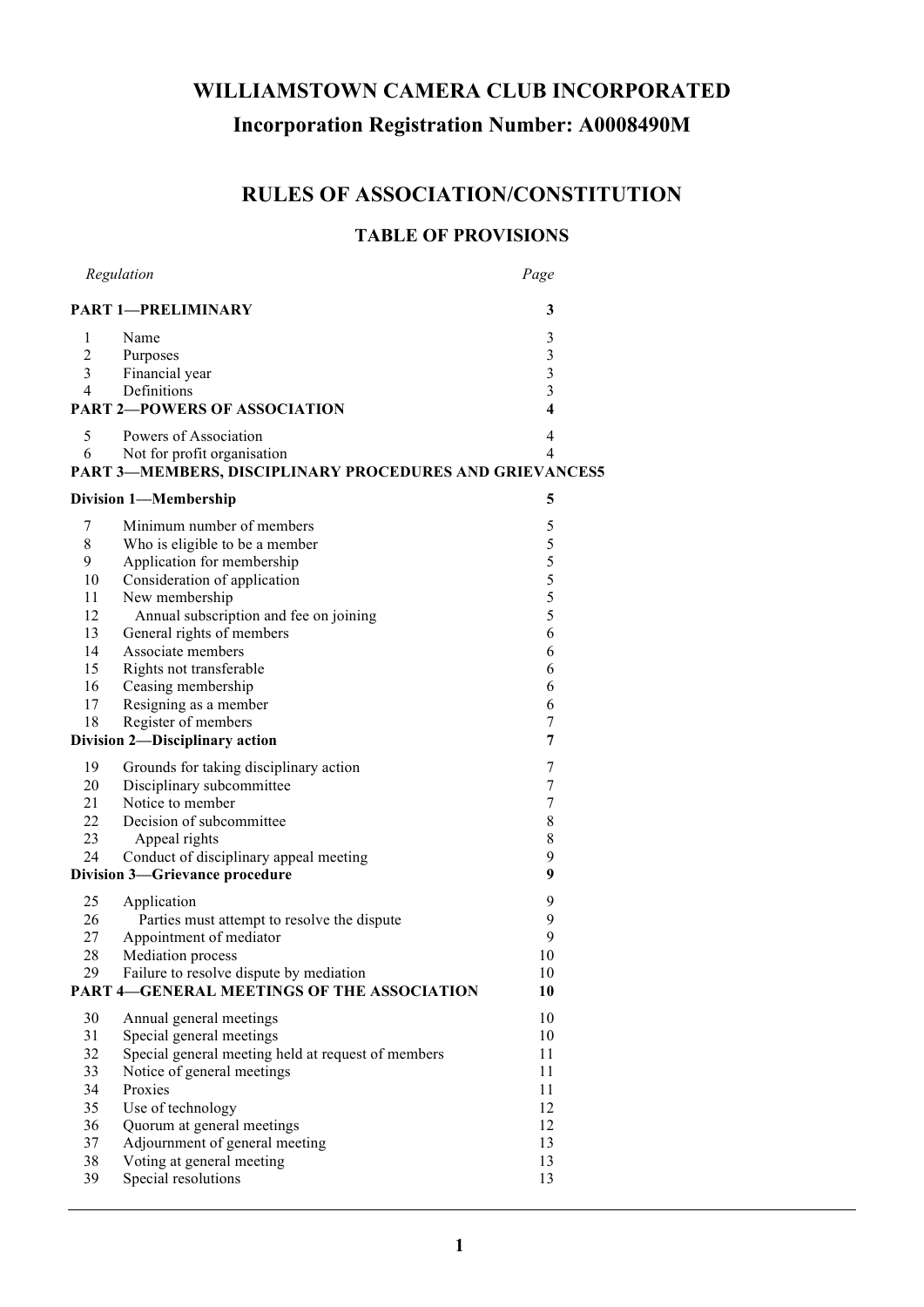| 40                                      | Determining whether resolution carried                                     | 13           |  |
|-----------------------------------------|----------------------------------------------------------------------------|--------------|--|
| 41                                      | Minutes of general meeting<br><b>PART 5-COMMITTEE</b>                      | 14           |  |
|                                         |                                                                            | 14           |  |
|                                         | <b>Division 1-Powers of Committee</b>                                      | 14           |  |
| 42                                      | Role and powers                                                            | 14           |  |
| 43                                      | Delegation                                                                 | 14           |  |
|                                         | Division 2-Composition of Committee and duties of members                  | 15           |  |
| 44                                      | Composition of Committee                                                   | 15           |  |
| 45                                      | <b>General Duties</b>                                                      | 15           |  |
| 46                                      | President and Vice-President                                               | 15           |  |
| 47<br>48                                | Secretary                                                                  | 16<br>16     |  |
|                                         | Treasurer<br>Division 3—Election of Committee members and tenure of office | 16           |  |
|                                         |                                                                            |              |  |
| 49                                      | Who is eligible to be a Committee member                                   | 16           |  |
| 50                                      | Positions to be declared vacant                                            | 17           |  |
| 51<br>52                                | Nominations<br>Election of President etc.                                  | 17<br>17     |  |
| 53                                      | Election of ordinary members                                               | 17           |  |
| 54                                      | <b>Ballot</b>                                                              | 17           |  |
| 55                                      | Term of office                                                             | 18           |  |
| 56                                      | Vacation of office                                                         | 19           |  |
| 57                                      | Filling casual vacancies                                                   | 19           |  |
| <b>Division 4-Meetings of Committee</b> |                                                                            | 19           |  |
| 58                                      | Meetings of Committee                                                      | 19           |  |
| 59                                      | Notice of meetings                                                         | 19           |  |
| 60                                      | Urgent meetings                                                            | 20           |  |
| 61                                      | Procedure and order of business                                            | 20           |  |
| 62                                      | Use of technology                                                          | 20           |  |
| 63                                      | Quorum                                                                     | 20           |  |
| 64                                      | Voting                                                                     | 20           |  |
| 65                                      | Conflict of interest                                                       | 21           |  |
| 66                                      | Minutes of meeting<br>Leave of absence                                     | 21           |  |
| 67                                      | <b>PART 6-FINANCIAL MATTERS</b>                                            | 21<br>21     |  |
|                                         |                                                                            |              |  |
| 68                                      | Source of funds                                                            | 21           |  |
|                                         | 69 Management of funds                                                     | 21           |  |
| 70                                      | Financial records<br><b>Financial statements</b>                           | $22\,$       |  |
| 71                                      |                                                                            | $22\,$<br>22 |  |
| <b>PART 7-GENERAL MATTERS</b>           |                                                                            |              |  |
| 72                                      | Common seal                                                                | 22           |  |
| 73                                      | Registered address                                                         | 22           |  |
| 74                                      | Notice requirements<br>Custody and inspection of books and records         | 23<br>23     |  |
| 75<br>76                                | Winding up and cancellation                                                | 24           |  |
| 77                                      | Alteration of Rules                                                        | 24           |  |
|                                         |                                                                            |              |  |
|                                         |                                                                            |              |  |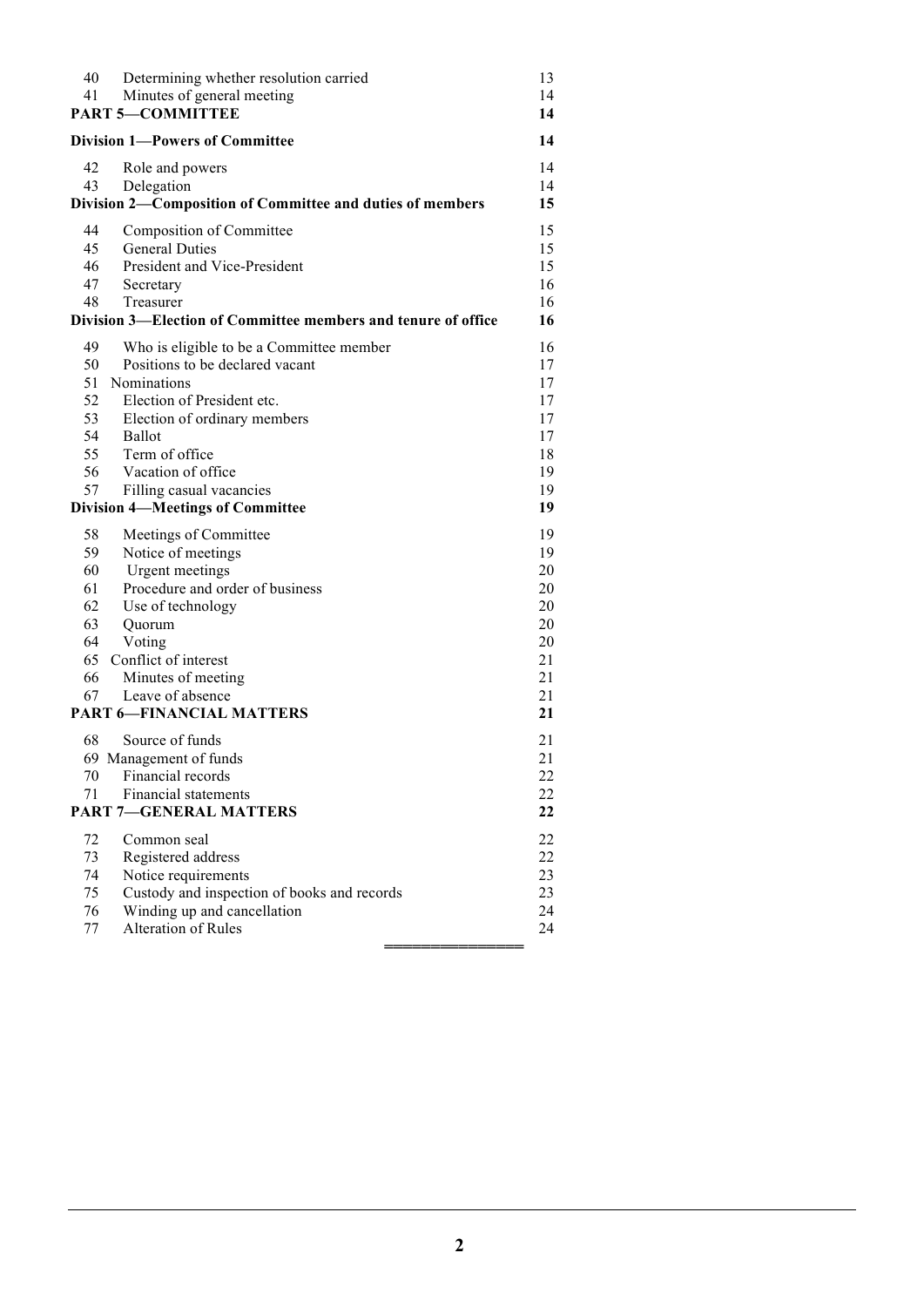#### **Model Rules for an Incorporated Association**

#### **Note**

The persons who from time to time are members of the Association are an incorporated association by the name given in rule 1 of these Rules.

Under section 46 of the **Associations Incorporation Reform Act 2012**, these Rules are taken to constitute the terms of a contract between the Association and its members.

#### **PART 1—PRELIMINARY**

#### **1 Name**

The name of the incorporated association is "Williamstown Camera Club Incorporated".

#### **Note**

Under section 23 of the Act, the name of the association and its registration number must appear on all its business documents.

#### **2 Purposes**

The purposes of the association are—

(a) To provide a common meeting place for people of all ages interested in photography

(b) To provide an avenue to increase the individual's knowledge of photography and photographic techniques

(c) To provide facilities for Members to participate in photography workshops and competitions.

#### **3 Financial year**

The financial year of the Association is each period of 12 months ending on 30 June.

#### **4 Definitions**

In these Rules—

- *absolute majority*, of the Committee, means a majority of the committee members currently holding office and entitled to vote at the time (as distinct from a majority of committee members present at a committee meeting);
- *associate member* means a member referred to in rule 14(1);
- *Chairperson*, of a general meeting or committee meeting, means the person chairing the meeting as required under rule 46;

*Committee* means the Committee having management of the business of the Association;

- *committee meeting* means a meeting of the Committee held in accordance with these Rules;
- *committee member* means a member of the Committee elected or appointed under Division 3 of Part 5;
- *disciplinary appeal meeting* means a meeting of the members of the Association convened under rule 23(3);
- *disciplinary meeting* means a meeting of the Committee convened for the purposes of rule 22;

*disciplinary subcommittee* means the subcommittee appointed under rule 20;

*financial year* means the 12 month period specified in rule 3;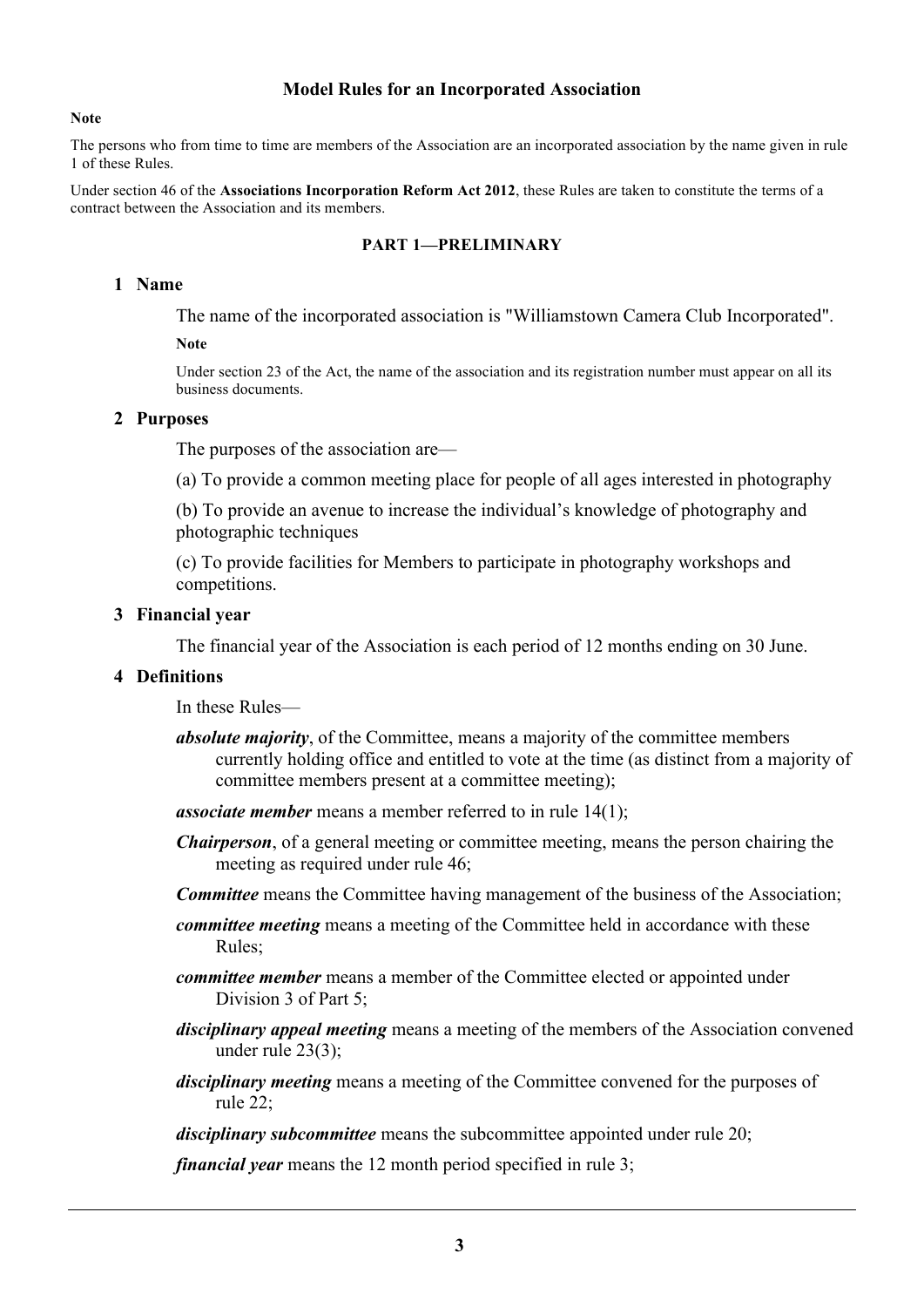- *general meeting* means a general meeting of the members of the Association convened in accordance with Part 4 and includes an annual general meeting, a special general meeting and a disciplinary appeal meeting;
- *member* means a member of the Association:
- *member entitled to vote* means a member who under rule 13(2) is entitled to vote at a general meeting;
- *special resolution* means a resolution that requires not less than three-quarters of the members voting at a general meeting, whether in person or by proxy, to vote in favour of the resolution;
- *the Act* means the **Associations Incorporation Reform Act 2012** and includes any regulations made under that Act;
- *the Registrar* means the Registrar of Incorporated Associations.

## **PART 2—POWERS OF ASSOCIATION**

#### **5 Powers of Association**

- (1) Subject to the Act, the Association has power to do all things incidental or conducive to achieve its purposes.
- (2) Without limiting subrule (1), the Association may—
	- (a) acquire, hold and dispose of real or personal property;
	- (b) open and operate accounts with financial institutions;
	- (c) invest its money in any security in which trust monies may lawfully be invested;
	- (d) raise and borrow money on any terms and in any manner as it thinks fit;
	- (e) secure the repayment of money raised or borrowed, or the payment of a debt or liability;
	- (f) appoint agents to transact business on its behalf;
	- (g) enter into any other contract it considers necessary or desirable.
- (3) The Association may only exercise its powers and use its income and assets (including any surplus) for its purposes.

#### **6 Not for profit organisation**

- (1) The Association must not distribute any surplus, income or assets directly or indirectly to its members.
- (2) Subrule (1) does not prevent the Association from paying a member—
	- (a) reimbursement for expenses properly incurred by the member; or
	- (b) for goods or services provided by the member—

if this is done in good faith on terms no more favourable than if the member was not a member.

**Note**

Section 33 of the Act provides that an incorporated association must not secure pecuniary profit for its members. Section 4 of the Act sets out in more detail the circumstances under which an incorporated association is not taken to secure pecuniary profit for its members.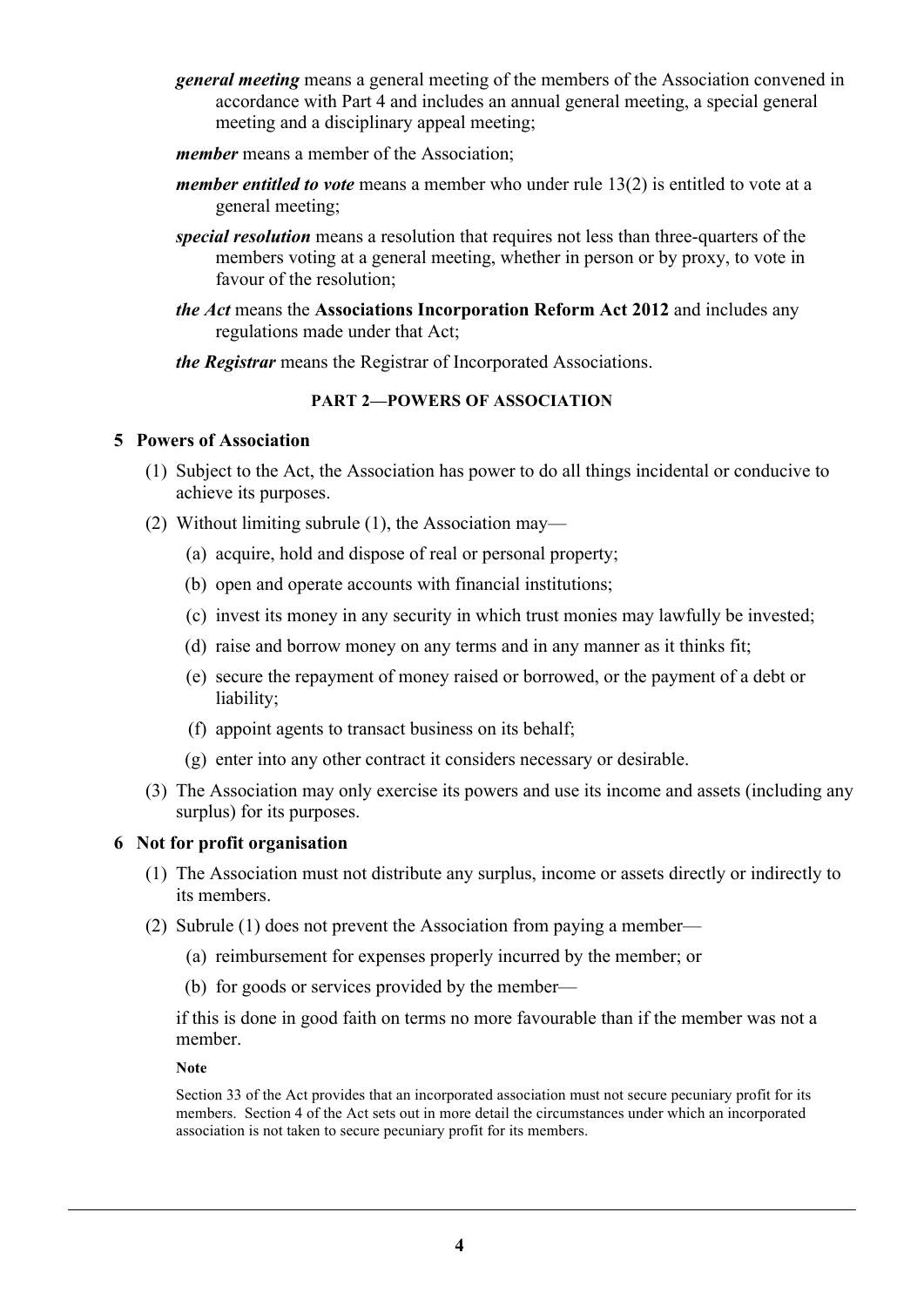## **Division 1—Membership**

#### **7 Minimum number of members**

The Association must have at least 5 members.

#### **8 Who is eligible to be a member**

Any person who supports the purposes of the Association is eligible for membership.

## **9 Application for membership**

- (1) To apply to become a member of the Association, a person must submit a written application to a committee member stating that the person—
	- (a) wishes to become a member of the Association; and
	- (b) supports the purposes of the Association; and
	- (c) agrees to comply with these Rules.
- (2) The application—
	- (a) must be signed by the applicant; and
	- (b) must be accompanied by the joining fee.

**Note**

The joining fee is the fee determined by the Association under rule 12(3).

#### **10 Consideration of application**

- (1) As soon as practicable after an application for membership is received, the Committee must decide by resolution whether to accept or reject the application.
- (2) The Committee must notify the applicant in writing of its decision as soon as practicable after the decision is made.
- (3) If the Committee rejects the application, it must return any money accompanying the application to the applicant.
- (4) No reason need be given for the rejection of an application.

## **11 New membership**

- (1) If an application for membership is approved by the Committee—
	- (a) the resolution to accept the membership must be recorded in the minutes of the committee meeting; and
	- (b) the Secretary must, as soon as practicable, enter the name, postal address, E-mail address and phone number of the new member, and the date of becoming a member, in the register of members.
- (2) A person becomes a member of the Association and, subject to rule 13(2), is entitled to exercise his or her rights of membership from the date on which—
	- (a) the Committee approves the person's membership

#### **12 Annual subscription and fee on joining**

- (1) At each annual general meeting, the Association must determine—
	- (a) the amount of the annual subscription for the following financial year .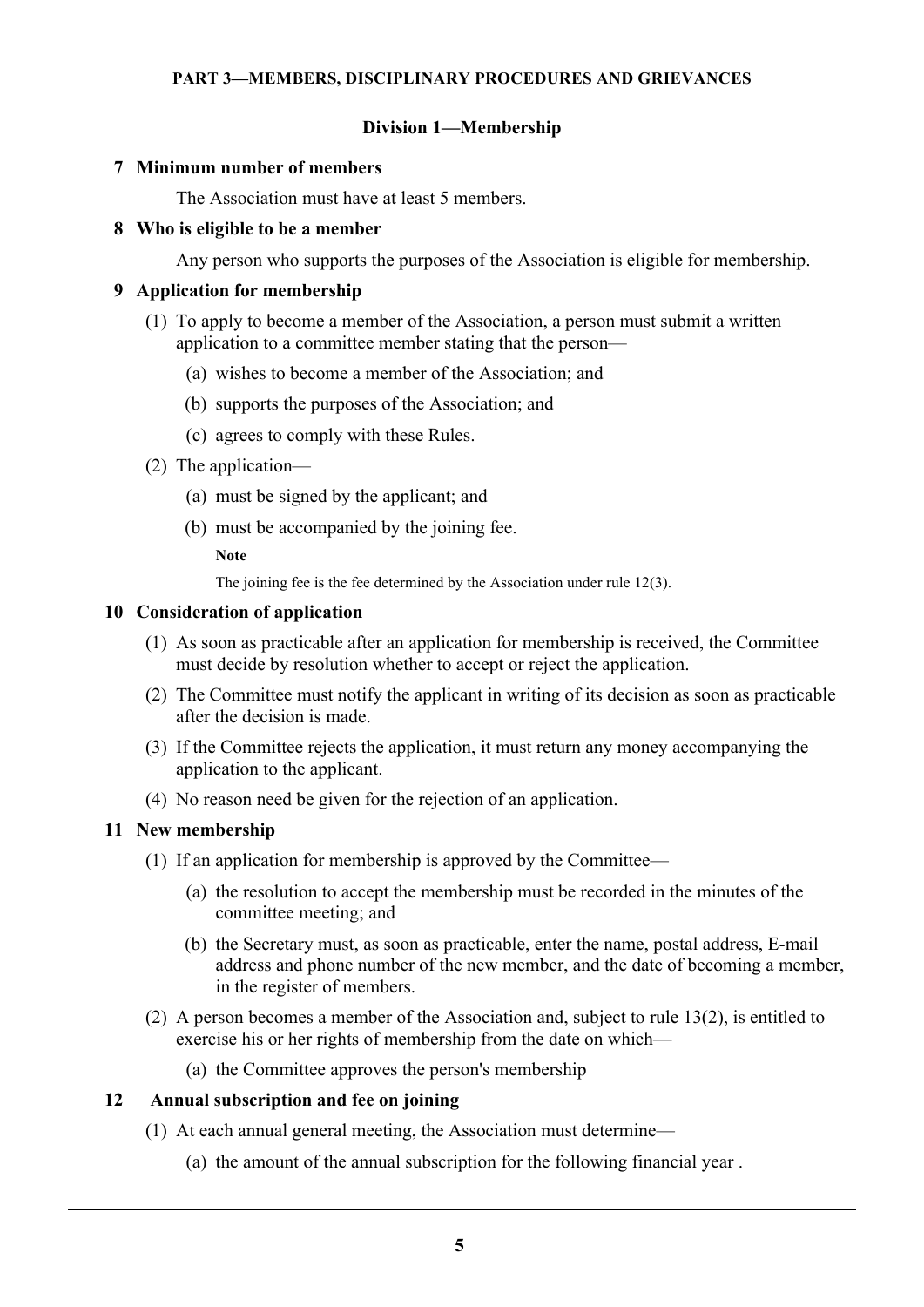- (2) Payment of the annual subscription is due by one month after the Annual General Meeting.
- (3) Any mew member who joins after the start of a financial year must, for that financial year, pay a fee equal to a pro rata annual subscription based on the remaining part of the financial year.
- (4) The rights of a member (including the right to vote) who has not paid the annual subscription by the due date are suspended until the subscription is paid.

#### **13 General rights of members**

- (1) A member of the Association who is entitled to vote has the right—
	- (a) to receive notice of general meetings and of proposed special resolutions in the manner and time prescribed by these Rules; and
	- (b) to submit items of business for consideration at a general meeting; and
	- (c) to attend and be heard at general meetings; and
	- (d) to vote at a general meeting; and
	- (e) to have access to the minutes of general meetings and other documents of the Association as provided under rule 75; and
	- (f) to inspect the register of members.
- (2) A member is entitled to vote if—
	- (a) the member is a member other than an associate member; and
	- (b) more than 10 business days have passed since he or she became a member of the Association; and
	- (c) the member's membership rights are not suspended for any reason.

#### **14 Associate members**

- (1) Associate members of the Association include—
	- (a) any members under the age of 15 years.
- (2) An associate member must not vote but may have other rights as determined by the Committee or by resolution at a general meeting.

#### **15 Rights not transferable**

The rights of a member are not transferable and end when membership ceases.

#### **16 Ceasing membership**

- (1) The membership of a person ceases on resignation, expulsion or death.
- (2) If a person ceases to be a member of the Association, the Secretary must, as soon as practicable, enter the date the person ceased to be a member in the register of members.

#### **17 Resigning as a member**

(1) A member may resign by notice in writing given to the Association.

**Note**

Rule 74(3) sets out how notice may be given to the association. It includes by mail or by handing the notice to a member of the committee.

- (2) A member is taken to have resigned if—
	- (a) the member's annual subscription is more than 12 months in arrears.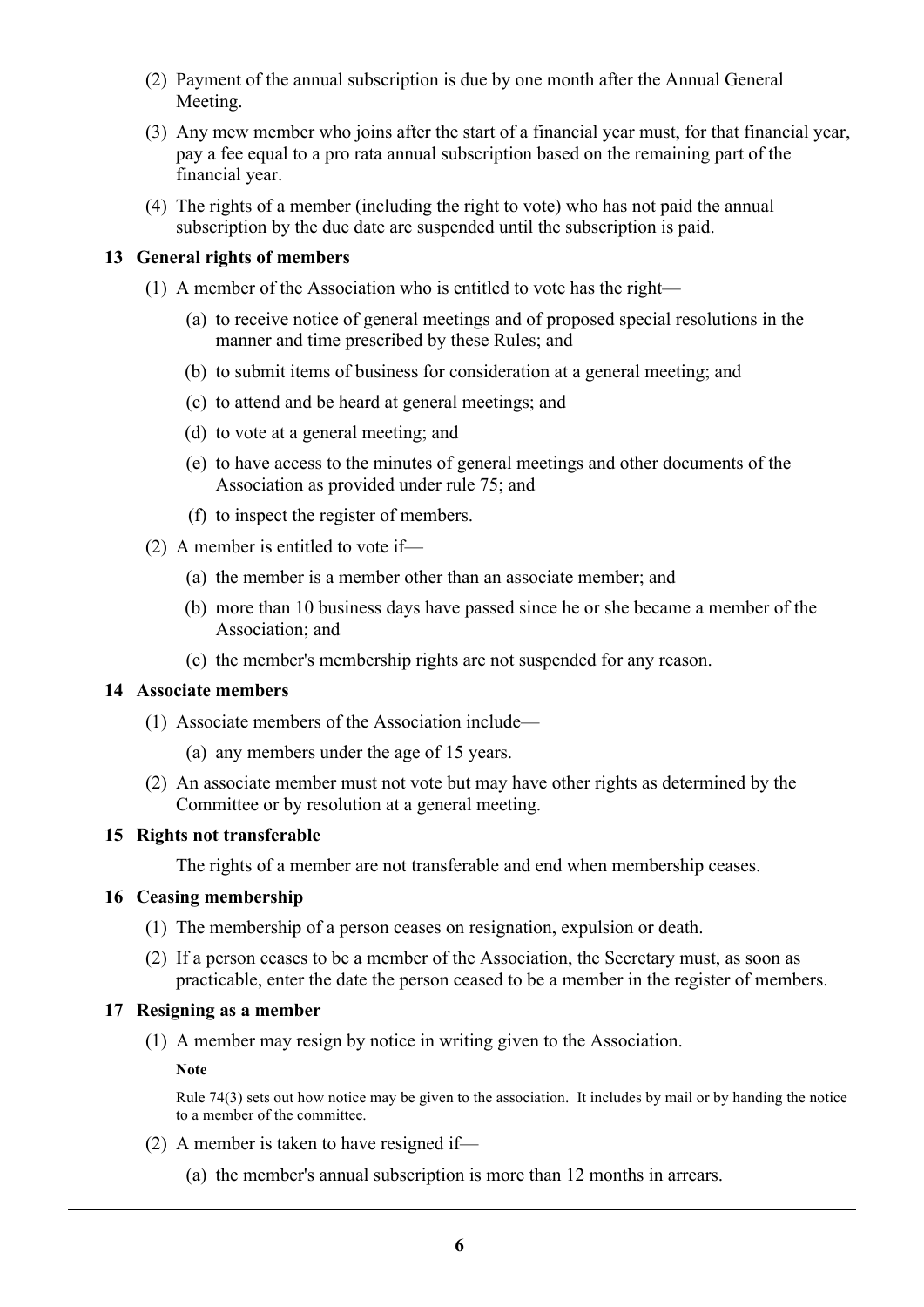## **18 Register of members**

- (1) The Secretary must keep and maintain a register of members that includes—
	- (a) for each current member—
		- (i) the member's name;
		- (ii) the address for notice last given by the member;
		- (iii) the date of becoming a member;
		- (iv) if the member is an associate member or a Life Member, a note to that effect;
		- (v) E-mail address and phone number or any other information determined by the Committee; and
	- (b) for each former member, the date of ceasing to be a member.
- (2) Any member may, at a reasonable time and free of charge, inspect a register of members showing members name and date of joining the association.

**Note**

Section 58 of the Act provides that it is an offence to make improper use of information about a person obtained from the Register of Members.

#### **Division 2—Disciplinary action**

#### **19 Grounds for taking disciplinary action**

The Association may take disciplinary action against a member in accordance with this Division if it is determined that the member—

- (a) has failed to comply with these Rules; or
- (b) refuses to support the purposes of the Association; or
- (c) has engaged in conduct prejudicial to the Association.

#### **20 Disciplinary subcommittee**

- (1) If the Committee is satisfied that there are sufficient grounds for taking disciplinary action against a member, the Committee must appoint a disciplinary subcommittee to hear the matter and determine what action, if any, to take against the member.
- (2) The members of the disciplinary subcommittee—
	- (a) may be Committee members, members of the Association or anyone else; but
	- (b) must not be biased against, or in favour of, the member concerned.

#### **21 Notice to member**

- (1) Before disciplinary action is taken against a member, the Secretary must give written notice to the member—
	- (a) stating that the Association proposes to take disciplinary action against the member; and
	- (b) stating the grounds for the proposed disciplinary action; and
	- (c) specifying the date, place and time of the meeting at which the disciplinary subcommittee intends to consider the disciplinary action (the *disciplinary meeting*); and
	- (d) advising the member that he or she may do one or both of the following—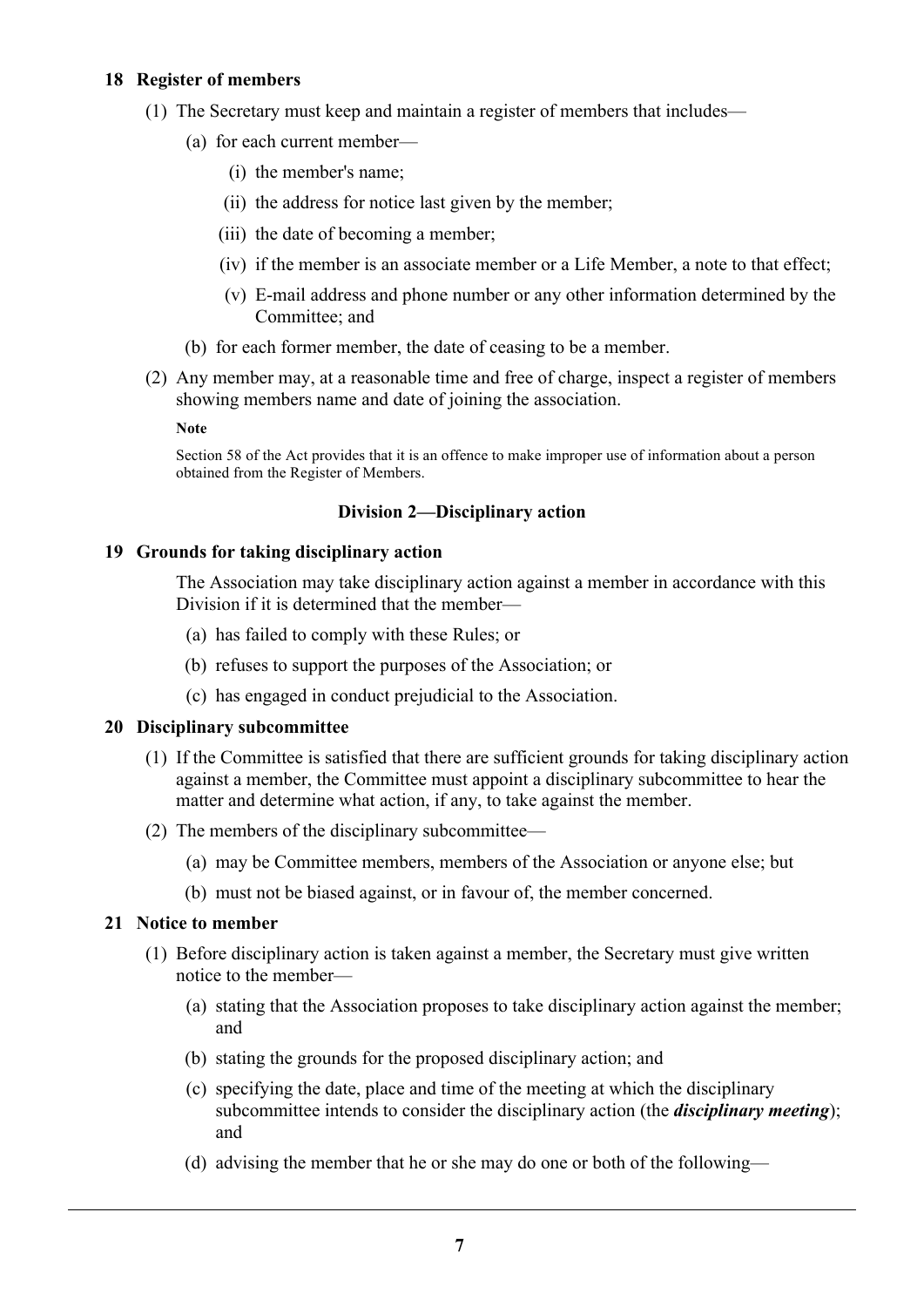- (i) attend the disciplinary meeting and address the disciplinary subcommittee at that meeting;
- (ii) give a written statement to the disciplinary subcommittee at any time before the disciplinary meeting; and
- (e) setting out the member's appeal rights under rule 23.
- (2) The notice must be given no earlier than 28 days, and no later than 14 days, before the disciplinary meeting is held.

#### **22 Decision of subcommittee**

- (1) At the disciplinary meeting, the disciplinary subcommittee must—
	- (a) give the member an opportunity to be heard; and
	- (b) consider any written statement submitted by the member.
- (2) After complying with sub-rule (1), the disciplinary subcommittee may—
	- (a) take no further action against the member; or
	- (b) subject to sub-rule (3)—
		- (i) reprimand the member; or
		- (ii) suspend the membership rights of the member for a specified period; or
		- (iii) expel the member from the Association.
- (3) The disciplinary subcommittee may not fine the member.
- (4) The suspension of membership rights or the expulsion of a member by the disciplinary subcommittee under this rule takes effect immediately after the vote is passed.

#### **23 Appeal rights**

- (1) A person whose membership rights have been suspended or who has been expelled from the Association under rule 22 may give notice to the effect that he or she wishes to appeal against the suspension or expulsion.
- (2) The notice must be in writing and given—
	- (a) to the disciplinary subcommittee immediately after the vote to suspend or expel the person is taken; or
	- (b) to the Secretary not later than 48 hours after the vote.
- (3) If a person has given notice under subrule (2), a disciplinary appeal meeting must be convened by the Committee as soon as practicable, but in any event not later than 21 days, after the notice is received.
- (4) Notice of the disciplinary appeal meeting must be given to each member of the Association who is entitled to vote as soon as practicable and must—
	- (a) specify the date, time and place of the meeting; and
	- (b) state—
		- (i) the name of the person against whom the disciplinary action has been taken; and
		- (ii) the grounds for taking that action; and
		- (iii) that at the disciplinary appeal meeting the members present must vote on whether the decision to suspend or expel the person should be upheld or revoked.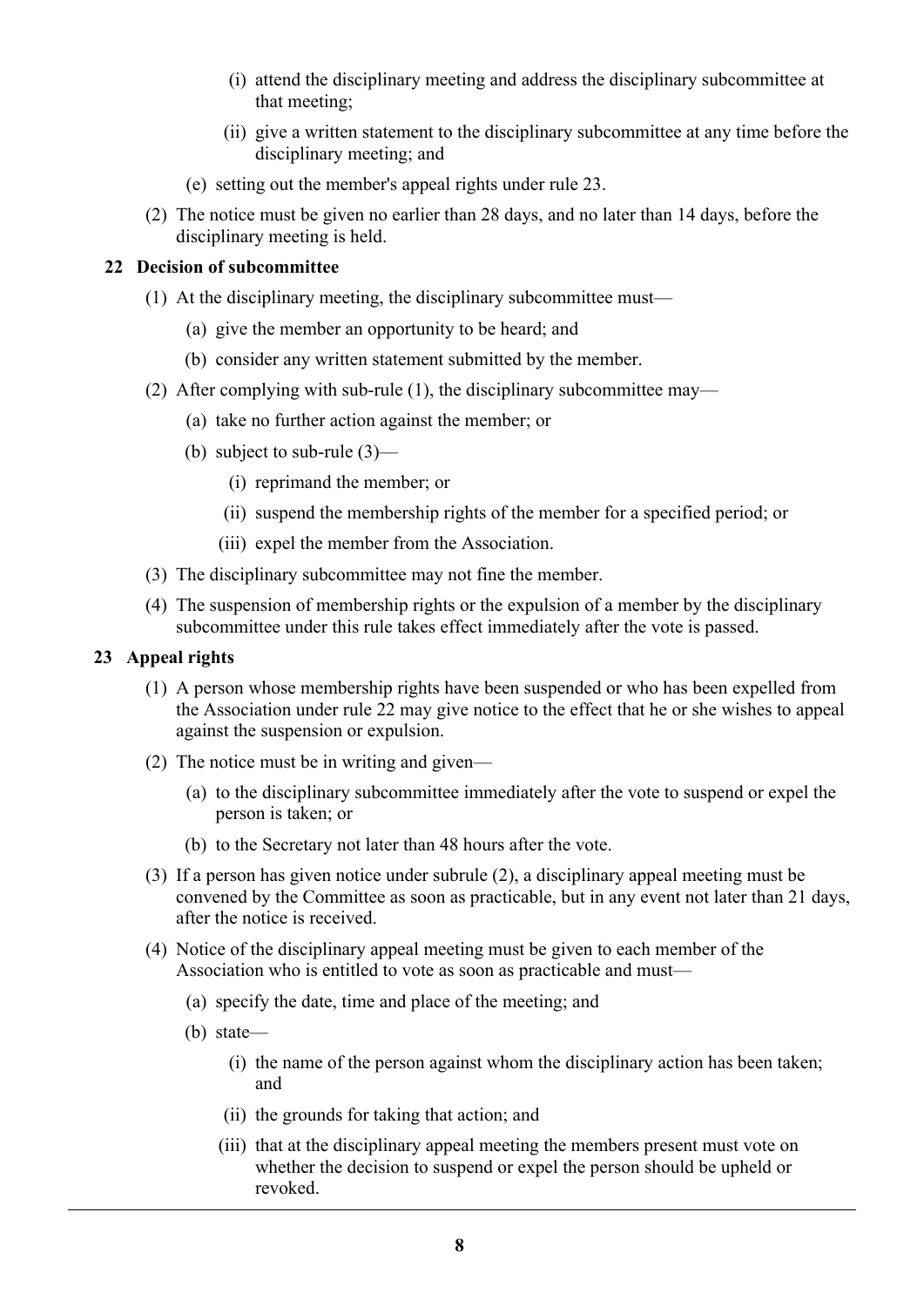# **24 Conduct of disciplinary appeal meeting**

- (1) At a disciplinary appeal meeting—
	- (a) no business other than the question of the appeal may be conducted; and
	- (b) the Committee must state the grounds for suspending or expelling the member and the reasons for taking that action; and
	- (c) the person whose membership has been suspended or who has been expelled must be given an opportunity to be heard.
- (2) After complying with subrule (1), the members present and entitled to vote at the meeting must vote by secret ballot on the question of whether the decision to suspend or expel the person should be upheld or revoked.
- (3) A member may not vote by proxy at the meeting.
- (4) The decision is upheld if not less than three quarters of the members voting at the meeting vote in favour of the decision.

## **Division 3—Grievance procedure**

## **25 Application**

- (1) The grievance procedure set out in this Division applies to disputes under these Rules between—
	- (a) a member and another member;
	- (b) a member and the Committee;
	- (c) a member and the Association.
- (2) A member must not initiate a grievance procedure in relation to a matter that is the subject of a disciplinary procedure until the disciplinary procedure has been completed.

#### **26 Parties must attempt to resolve the dispute**

The parties to a dispute must attempt to resolve the dispute between themselves within 14 days of the dispute coming to the attention of each party.

#### **27 Appointment of mediator**

- (1) If the parties to a dispute are unable to resolve the dispute between themselves within the time required by rule 26, the parties must within 10 days—
	- (a) notify the Committee of the dispute; and
	- (b) agree to or request the appointment of a mediator; and
	- (c) attempt in good faith to settle the dispute by mediation.
- (2) The mediator must be—
	- (a) a person chosen by agreement between the parties; or
	- (b) in the absence of agreement—
		- (i) if the dispute is between a member and another member—a person appointed by the Committee; or
		- (ii) if the dispute is between a member and the Committee or the Association a person appointed or employed by the Dispute Settlement Centre of Victoria.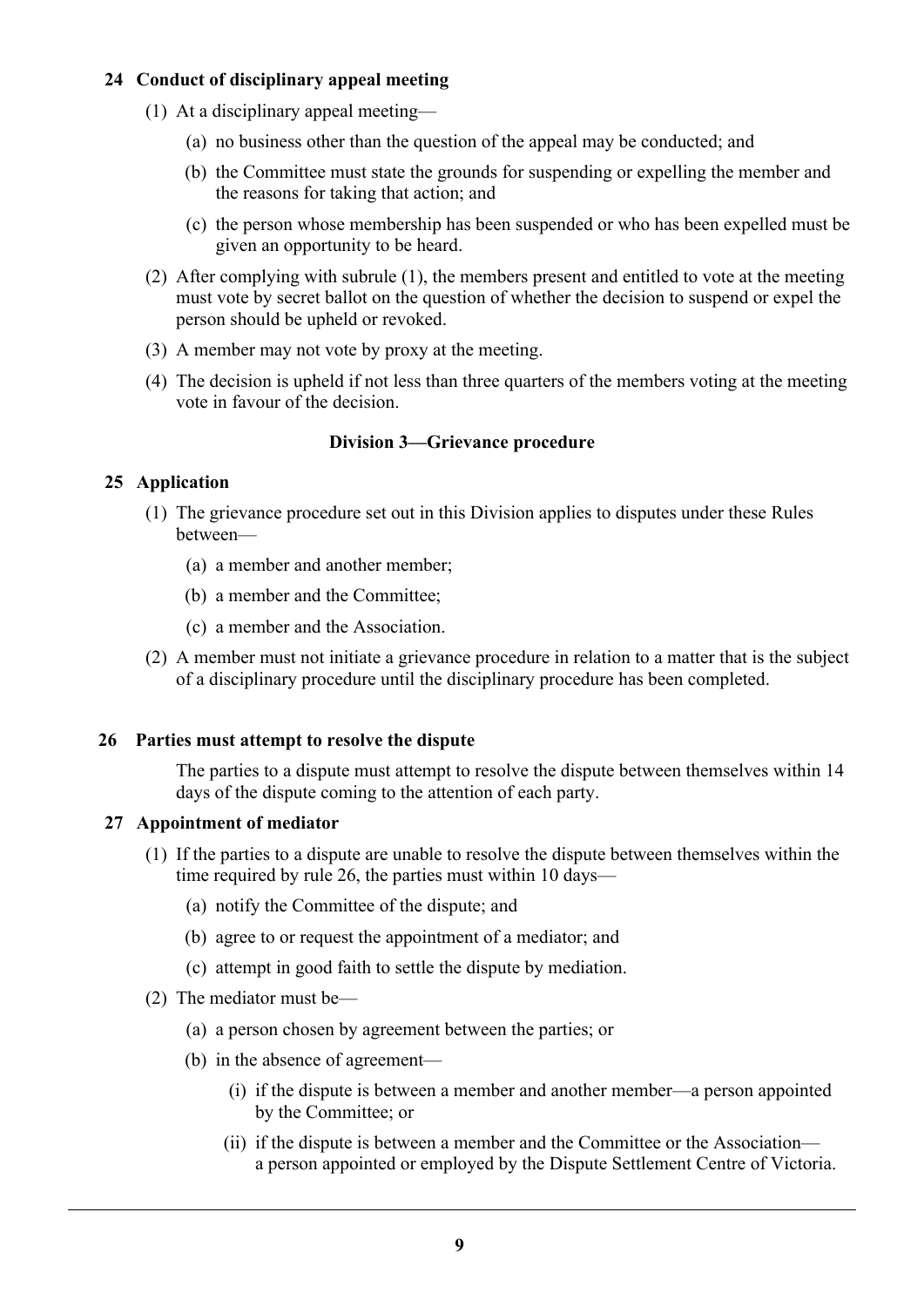- (3) A mediator appointed by the Committee may be a member or former member of the Association but in any case must not be a person who—
	- (a) has a personal interest in the dispute; or
	- (b) is biased in favour of or against any party.

#### **28 Mediation process**

- (1) The mediator to the dispute, in conducting the mediation, must—
	- (a) give each party every opportunity to be heard; and
	- (b) allow due consideration by all parties of any written statement submitted by any party; and
	- (c) ensure that natural justice is accorded to the parties throughout the mediation process.
- (2) The mediator must not determine the dispute.

#### **29 Failure to resolve dispute by mediation**

If the mediation process does not resolve the dispute, the parties may seek to resolve the dispute in accordance with the Act or otherwise at law.

#### **PART 4—GENERAL MEETINGS OF THE ASSOCIATION**

#### **30 Annual general meetings**

- (1) The Committee must convene an annual general meeting of the Association to be held within 5 months after the end of each financial year.
- (2) The Committee may determine the date, time and place of the annual general meeting.
- (3) The ordinary business of the annual general meeting is as follows—
	- (a) to confirm the minutes of the previous annual general meeting and of any special general meeting held since then;
	- (b) to receive and consider—
		- (i) the annual report of the Committee on the activities of the Association during the preceding financial year; and
		- (ii) the financial statements of the Association for the preceding financial year submitted by the Committee in accordance with Part 7 of the Act;
	- (c) to elect the members of the Committee;
	- (d) to confirm or vary the amounts of the annual subscription.
- (4) The annual general meeting may also conduct any other business of which notice has been given in accordance with these Rules.

## **31 Special general meetings**

- (1) Any general meeting of the Association, other than an annual general meeting or a disciplinary appeal meeting, is a special general meeting.
- (2) The Committee may convene a special general meeting whenever it thinks fit.
- (3) No business other than that set out in the notice under rule 33 may be conducted at the meeting.

**Note**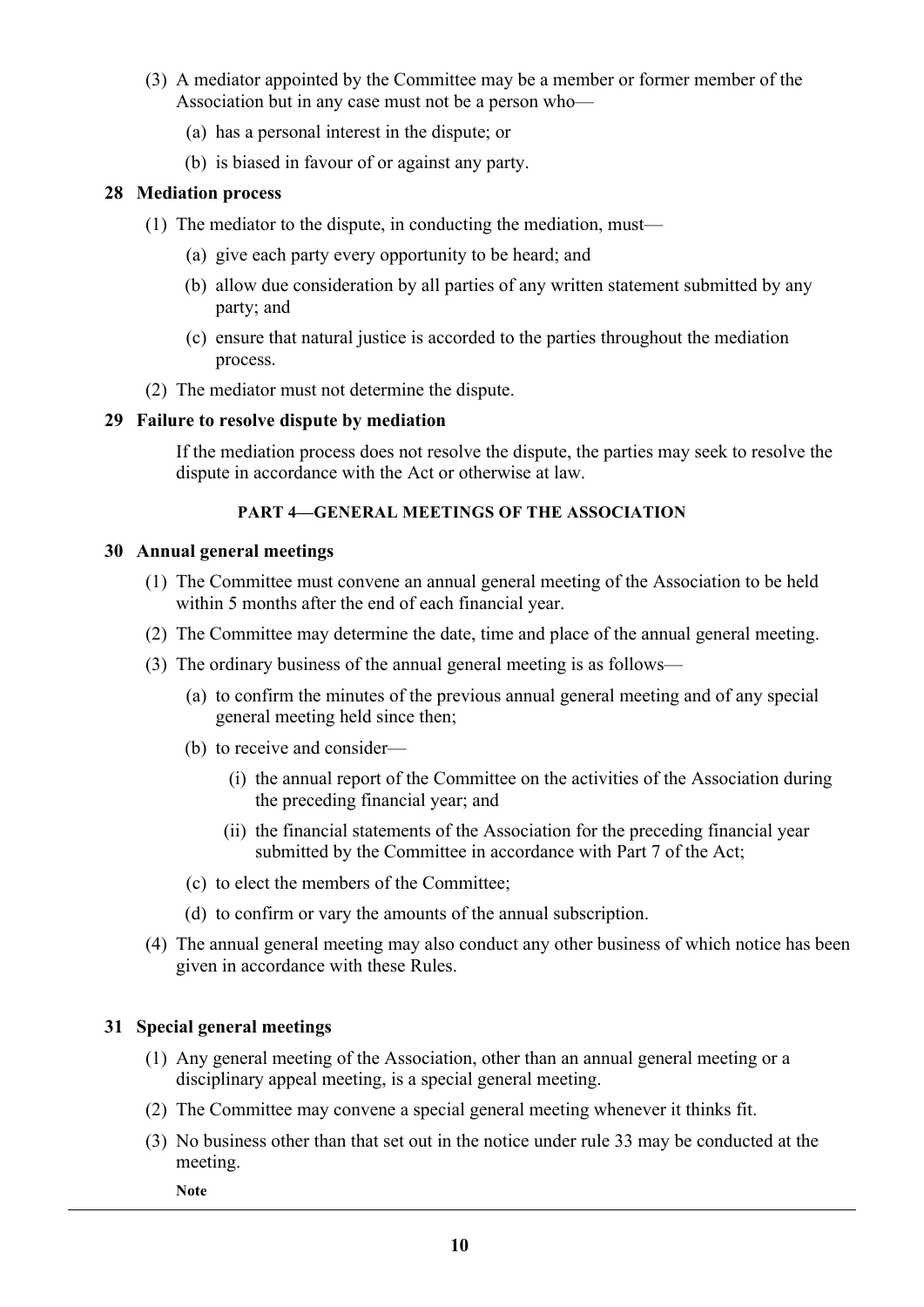General business may be considered at the meeting if it is included as an item for consideration in the notice under rule 33 and the majority of members at the meeting agree.

## **32 Special general meeting held at request of members**

- (1) The Committee must convene a special general meeting if a request to do so is made in accordance with sub-rule (2) by at least 10% of the total number of members.
- (2) A request for a special general meeting must—
	- (a) be in writing; and
	- (b) state the business to be considered at the meeting and any resolutions to be proposed; and
	- (c) include the names and signatures of the members requesting the meeting; and
	- (d) be given to the Secretary.
- (3) If the Committee does not convene a special general meeting within one month after the date on which the request is made, the members making the request (or any of them) may convene the special general meeting.
- (4) A special general meeting convened by members under sub-rule (3)—
	- (a) must be held within 3 months after the date on which the original request was made; and
	- (b) may only consider the business stated in that request.
- (5) The Association must reimburse all reasonable expenses incurred by the members convening a special general meeting under sub-rule (3).

#### **33 Notice of general meetings**

- (1) The Secretary (or, in the case of a special general meeting convened under rule 32(3), the members convening the meeting) must give to each member of the Association—
	- (a) at least 21 days' notice of a general meeting if a special resolution is to be proposed at the meeting; or
	- (b) at least 14 days' notice of a general meeting in any other case.
- (2) The notice must—
	- (a) specify the date, time and place of the meeting; and
	- (b) indicate the general nature of each item of business to be considered at the meeting; and
	- (c) if a special resolution is to be proposed—
		- (i) state in full the proposed resolution; and
		- (ii) state the intention to propose the resolution as a special resolution; and
	- (d) comply with rule 34(5).
- (3) This rule does not apply to a disciplinary appeal meeting.

#### **Note**

Rule 23(4) sets out the requirements for notice of a disciplinary appeal meeting.

#### **34 Proxies**

(1) A member may appoint another member as his or her proxy to vote and speak on his or her behalf at a general meeting other than at a disciplinary appeal meeting.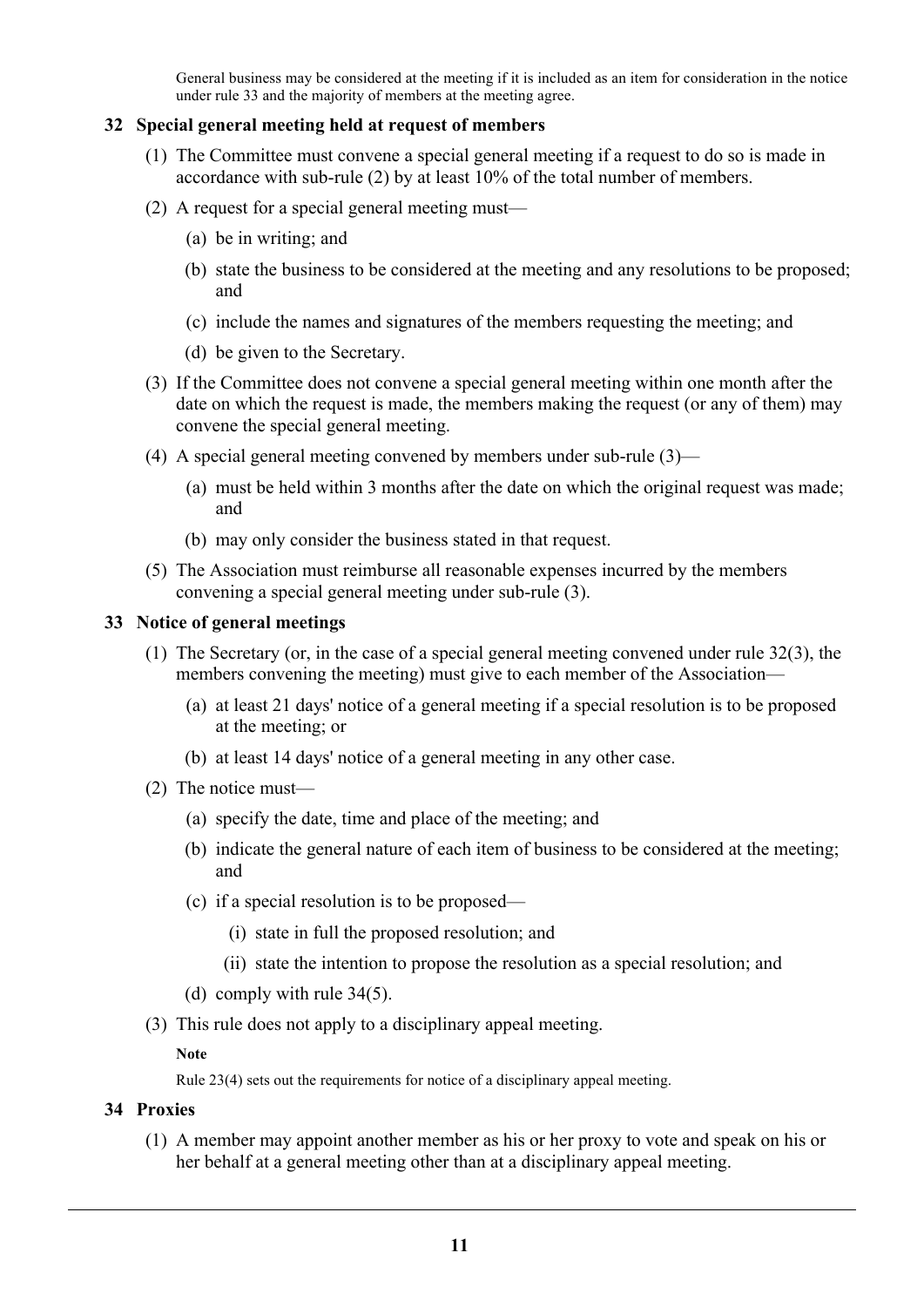- (2) The appointment of a proxy must be in writing and signed by the member making the appointment.
- (3) The member appointing the proxy may give specific directions as to how the proxy is to vote on his or her behalf, otherwise the proxy may vote on behalf of the member in any matter as he or she sees fit.
- (4) If the Committee has approved a form for the appointment of a proxy, the member may use any other form that clearly identifies the person appointed as the member's proxy and that has been signed by the member.
- (5) Notice of a general meeting given to a member under rule 33 must—
	- (a) state that the member may appoint another member as a proxy for the meeting; and
	- (b) include a copy of any form that the Committee has approved for the appointment of a proxy.
- (6) A form appointing a proxy must be given to the Chairperson of the meeting before or at the commencement of the meeting.
- (7) A form appointing a proxy sent by post or electronically is of no effect unless it is received by the Association no later than 24 hours before the commencement of the meeting.

## **35 Use of technology**

- (1) A member not physically present at a general meeting may be permitted to participate in the meeting by the use of technology that allows that member and the members present at the meeting to clearly and simultaneously communicate with each other.
- (2) For the purposes of this Part, a member participating in a general meeting as permitted under sub-rule (1) is taken to be present at the meeting and, if the member votes at the meeting, is taken to have voted in person.

#### **36 Quorum at general meetings**

- (1) No business may be conducted at a general meeting unless a quorum of members is present.
- (2) The quorum for a general meeting is the presence (physically, by proxy or as allowed under rule 35) of 10% of the members entitled to vote.
- (3) If a quorum is not present within 30 minutes after the notified commencement time of a general meeting—
	- (a) in the case of a meeting convened by, or at the request of, members under rule 32 the meeting must be dissolved;

**Note**

If a meeting convened by, or at the request of, members is dissolved under this sub-rule, the business that was to have been considered at the meeting is taken to have been dealt with. If members wish to have the business reconsidered at another special meeting, the members must make a new request under rule 32.

- (b) in any other case—
	- (i) the meeting must be adjourned to a date not more than 21 days after the adjournment; and
	- (ii) notice of the date, time and place to which the meeting is adjourned must be given at the meeting and confirmed by written notice given to all members as soon as practicable after the meeting.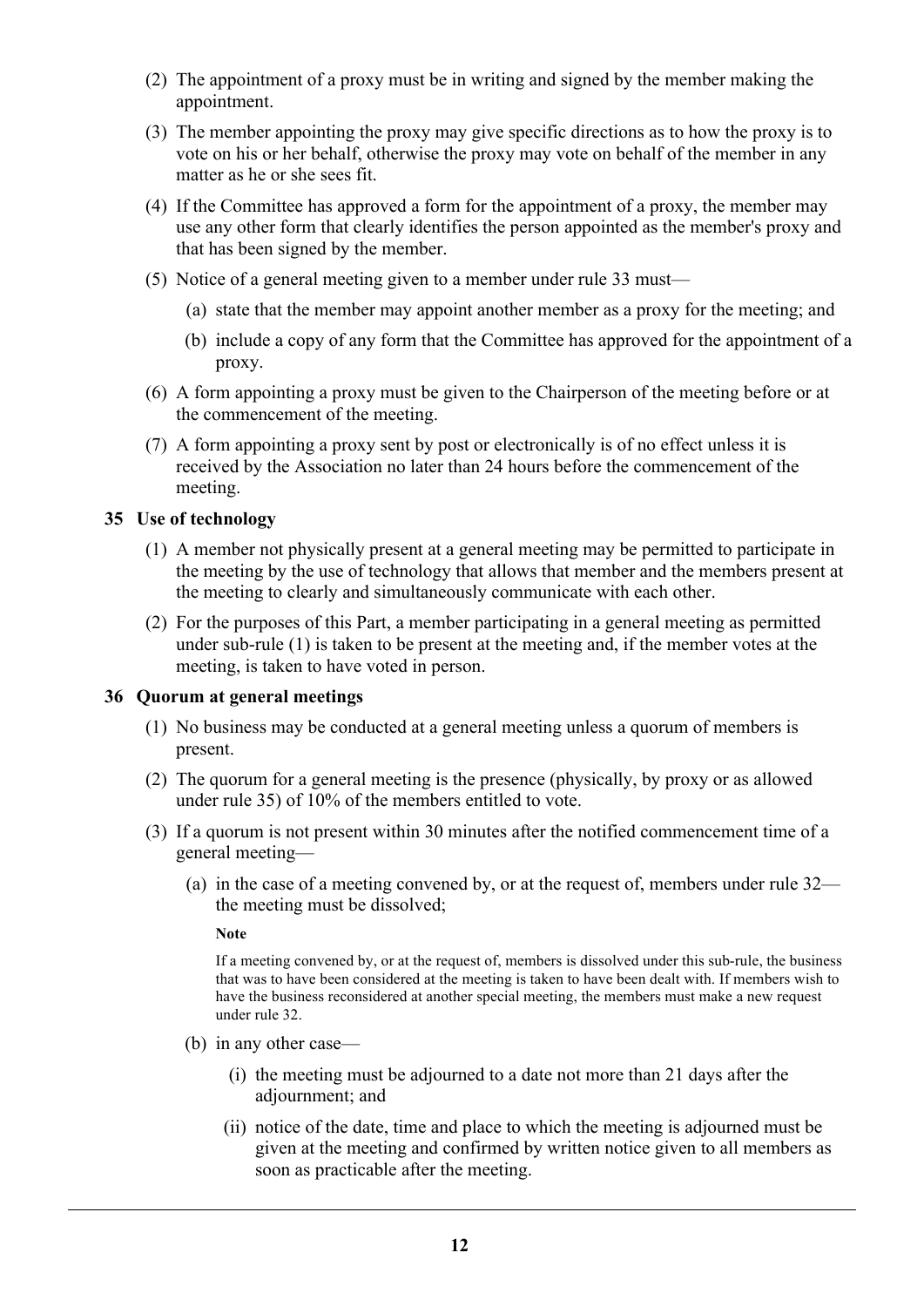(4) If a quorum is not present within 30 minutes after the time to which a general meeting has been adjourned under subrule (3)(b), the members present at the meeting (if not fewer than 3) may proceed with the business of the meeting as if a quorum were present.

## **37 Adjournment of general meeting**

- (1) The Chairperson of a general meeting at which a quorum is present may, with the consent of a majority of members present at the meeting, adjourn the meeting to another time at the same place or at another place.
- (2) Without limiting subrule (1), a meeting may be adjourned—
	- (a) if there is insufficient time to deal with the business at hand; or
	- (b) to give the members more time to consider an item of business.

#### **Example**

The members may wish to have more time to examine the financial statements submitted by the Committee at an annual general meeting.

- (3) No business may be conducted on the resumption of an adjourned meeting other than the business that remained unfinished when the meeting was adjourned.
- (4) Notice of the adjournment of a meeting under this rule is not required unless the meeting is adjourned for 14 days or more, in which case notice of the meeting must be given in accordance with rule 33.

## **38 Voting at general meeting**

- (1) On any question arising at a general meeting—
	- (a) subject to sub-rule (3), each member who is entitled to vote has one vote; and
	- (b) members may vote personally or by proxy; and
	- (c) except in the case of a special resolution, the question must be decided on a majority of votes.
- (2) If votes are divided equally on a question, the Chairperson of the meeting has a second or casting vote.
- (3) If the question is whether or not to confirm the minutes of a previous meeting, only members who were present at that meeting may vote.
- (4) This rule does not apply to a vote at a disciplinary appeal meeting conducted under rule 24.

## **39 Special resolutions**

A special resolution is passed if not less than three quarters of the members voting at a general meeting (whether in person or by proxy) vote in favour of the resolution.

**Note**

In addition to certain matters specified in the Act, a special resolution is required—

- (a) to remove a committee member (President, Vice-President, Secretary or Treasurer) from office ;
- (b) to alter these Rules, including changing the name or any of the purposes of the Association.

#### **40 Determining whether resolution carried**

- (1) Subject to subsection (2), the Chairperson of a general meeting may, on the basis of a show of hands, declare that a resolution has been—
	- (a) carried; or
	- (b) carried unanimously; or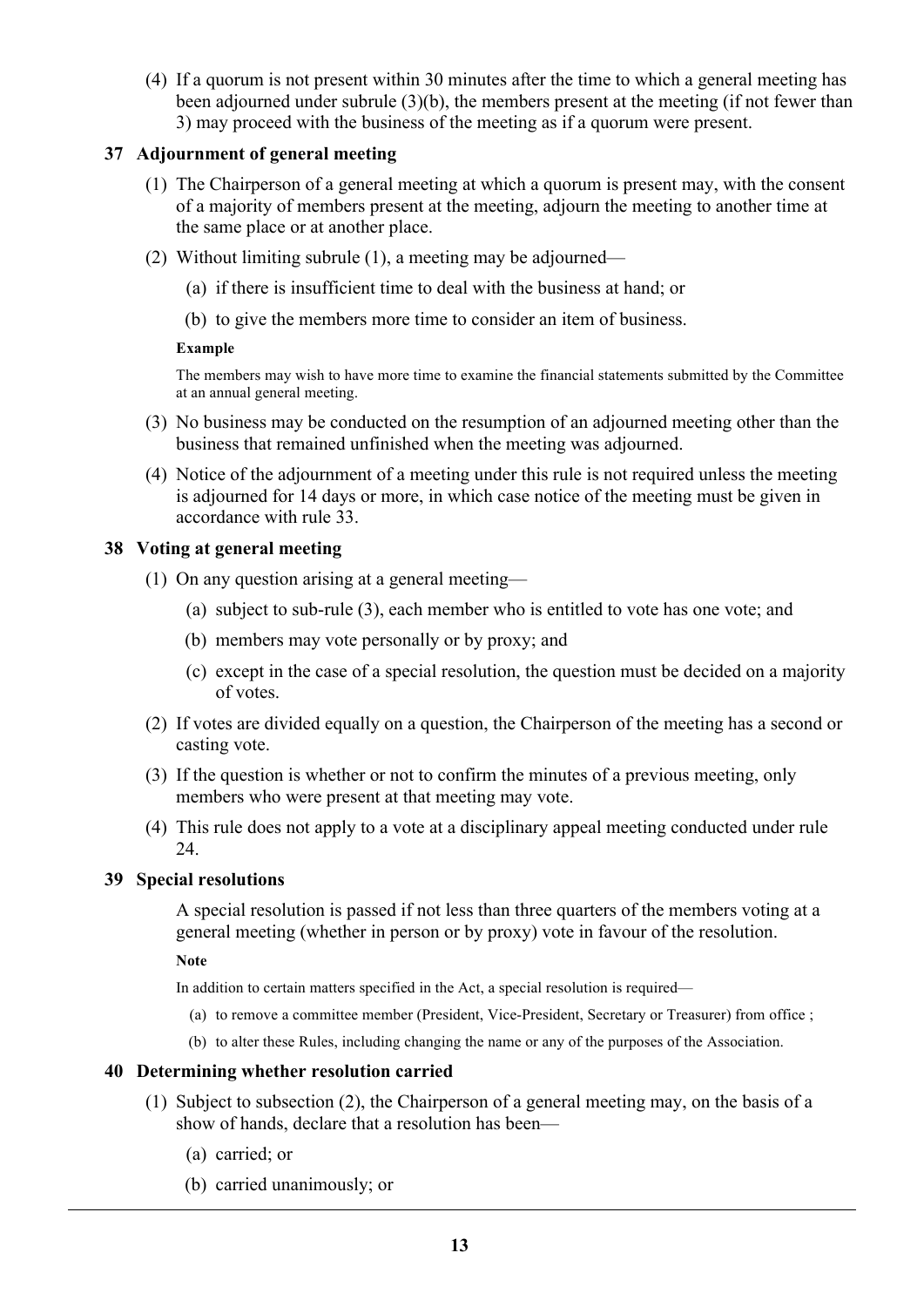- (c) carried by a particular majority; or
- (d) lost—

and an entry to that effect in the minutes of the meeting is conclusive proof of that fact.

- (2) If a poll (where votes are cast in writing) is demanded by three or more members on any question—
	- (a) the poll must be taken at the meeting in the manner determined by the Chairperson of the meeting; and
	- (b) the Chairperson must declare the result of the resolution on the basis of the poll.
- (3) A poll demanded on the election of the Chairperson or on a question of an adjournment must be taken immediately.
- (4) A poll demanded on any other question must be taken before the close of the meeting at a time determined by the Chairperson.

#### **41 Minutes of general meeting**

- (1) The Committee must ensure that minutes are taken and kept of each general meeting.
- (2) The minutes must record the business considered at the meeting, any resolution on which a vote is taken and the result of the vote.
- (3) In addition, the minutes of each annual general meeting must include—
	- (a) the names of the members attending the meeting; and
	- (b) proxy forms given to the Chairperson of the meeting under rule 34(6); and
	- (c) the financial statements submitted to the members in accordance with rule  $30(4)(b)(ii)$ ; and
	- (d) the certificate signed by two committee members certifying that the financial statements give a true and fair view of the financial position and performance of the Association; and
	- (e) any audited accounts and auditor's report or report of a review accompanying the financial statements that are required under the Act.

#### **PART 5—COMMITTEE**

#### **Division 1—Powers of Committee**

#### **42 Role and powers**

- (1) The business of the Association must be managed by or under the direction of a **Committee**
- (2) The Committee may exercise all the powers of the Association except those powers that these Rules or the Act require to be exercised by general meetings of the members of the Association.
- (3) The Committee may—
	- (a) appoint and remove staff;
	- (b) establish subcommittees consisting of members with terms of reference it considers appropriate.

#### **43 Delegation**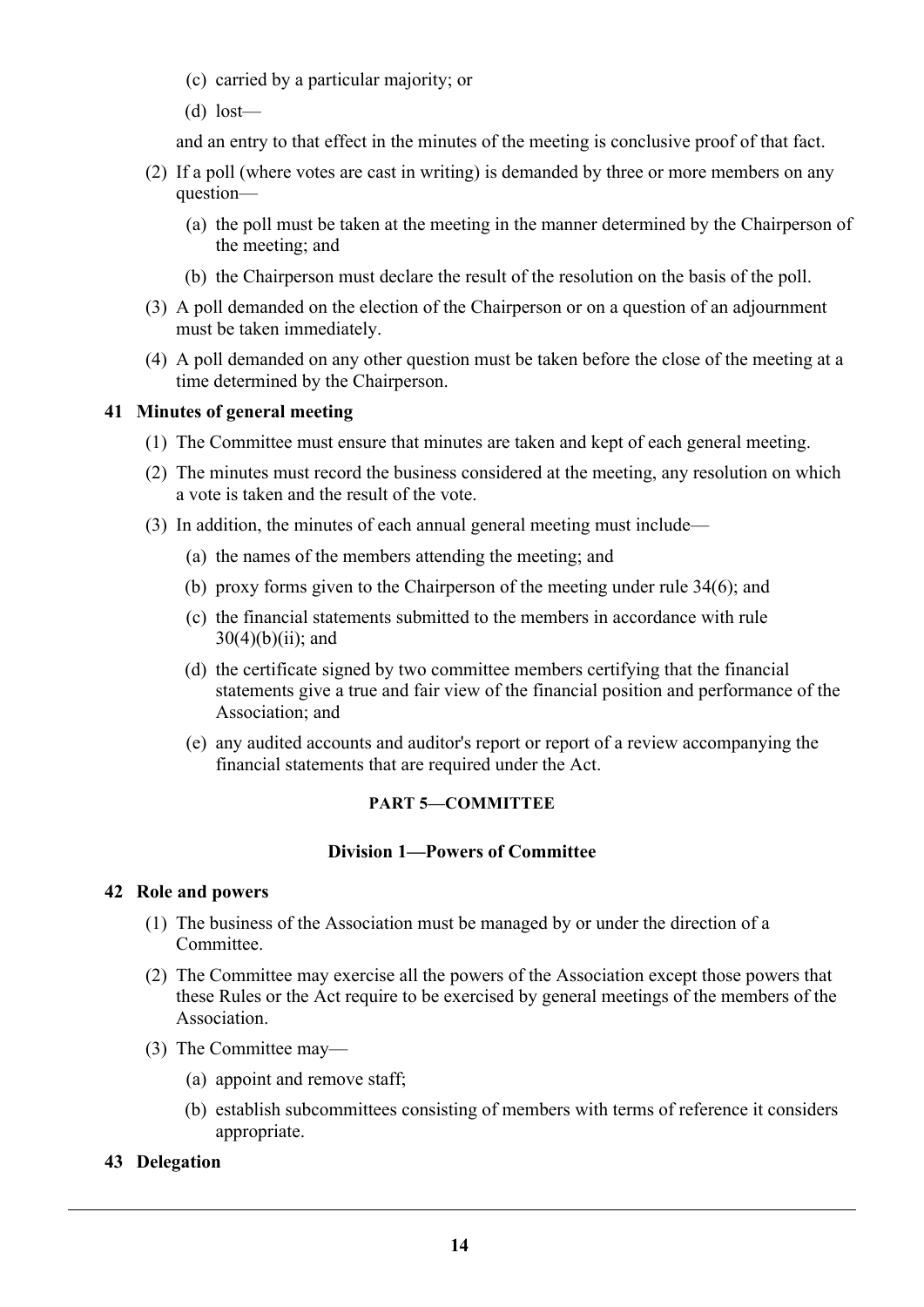- (1) The Committee may delegate to a member of the Committee, a subcommittee or staff, any of its powers and functions other than—
	- (a) this power of delegation; or
	- (b) a duty imposed on the Committee by the Act or any other law.
- (2) The delegation must be in writing and may be subject to the conditions and limitations the Committee considers appropriate.
- (3) The Committee may, in writing, revoke a delegation wholly or in part.

#### **Division 2—Composition of Committee and duties of members**

#### **44 Composition of Committee**

The Committee consists of—

- (a) a President; and
- (b) a Vice-President; and
- (c) a Secretary; and
- (d) a Treasurer; and
- (e) ordinary members (currently Competition Steward, Webmaster and Communications, but refer to Appendix A for Committee Positions) elected under rule 53.

#### **45 General Duties**

- (1) As soon as practicable after being elected or appointed to the Committee, each committee member must become familiar with these Rules and the Act.
- (2) The Committee is collectively responsible for ensuring that the Association complies with the Act and that individual members of the Committee comply with these Rules.
- (3) Committee members must exercise their powers and discharge their duties with reasonable care and diligence.
- (4) Committee members must exercise their powers and discharge their duties—
	- (a) in good faith in the best interests of the Association; and
	- (b) for a proper purpose.
- (5) Committee members and former committee members must not make improper use of—
	- (a) their position; or
	- (b) information acquired by virtue of holding their position—

so as to gain an advantage for themselves or any other person or to cause detriment to the Association.

**Note**

See also Division 3 of Part 6 of the Act ,which sets out the general duties of the office holders of an incorporated association.

(6) In addition to any duties imposed by these Rules, a committee member must perform any other duties imposed from time to time by resolution at a general meeting.

## **46 President and Vice-President**

(1) Subject to sub-rule (2), the President or, in the President's absence, the Vice-President is the Chairperson for any general meetings and for any committee meetings.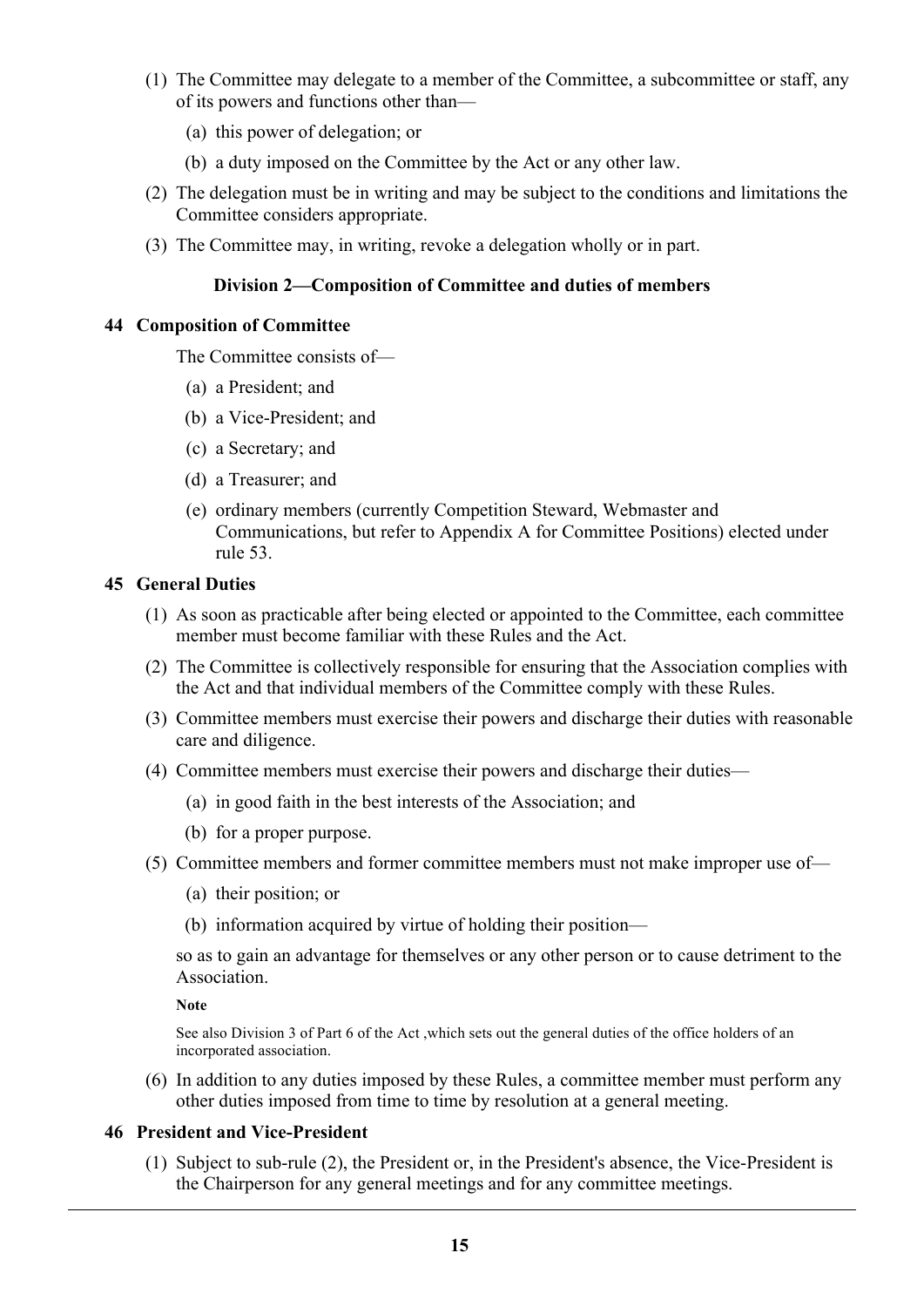- (2) If the President and the Vice-President are both absent, or are unable to preside, the Chairperson of the meeting must be—
	- (a) in the case of a general meeting—a member elected by the other members present; or
	- (b) in the case of a committee meeting—a committee member elected by the other committee members present.

#### **47 Secretary**

(1) The Secretary must perform any duty or function required under the Act to be performed by the secretary of an incorporated association.

#### **Example**

Under the Act, the secretary of an incorporated association is responsible for lodging documents of the association with the Registrar.

- (2) The Secretary must—
	- (a) maintain the register of members in accordance with rule 18; and
	- (b) keep custody of the common seal (if any) of the Association and, except for the financial records referred to in rule 70(3), all books, documents and securities of the Association in accordance with rules 72 and 75; and
	- (c) subject to the Act and these Rules, provide members with access to the register of members, the minutes of general meetings and other books and documents; and
	- (d) perform any other duty or function imposed on the Secretary by these Rules.
- (3) The Secretary must give to the Registrar notice of his or her appointment within 14 days after the appointment.

#### **48 Treasurer**

- (1) The Treasurer must—
	- (a) receive all moneys paid to or received by the Association and issue receipts for those moneys in the name of the Association; and
	- (b) ensure that all moneys received are paid into the account of the Association within 5 working days after receipt; and
	- (c) make any payments authorised by the Committee or by a general meeting of the Association from the Association's funds; and
	- (d) ensure cheques are signed by at least 2 committee members.
- (2) The Treasurer must—
	- (a) ensure that the financial records of the Association are kept in accordance with the Act; and
	- (b) coordinate the preparation of the financial statements of the Association and their certification by the Committee prior to their submission to the annual general meeting of the Association.
- (3) The Treasurer must ensure that at least one other committee member has access to the accounts and financial records of the Association.

#### **Division 3—Election of Committee members and tenure of office**

## **49 Who is eligible to be a Committee member?**

A member is eligible to be elected or appointed as a committee member if the member—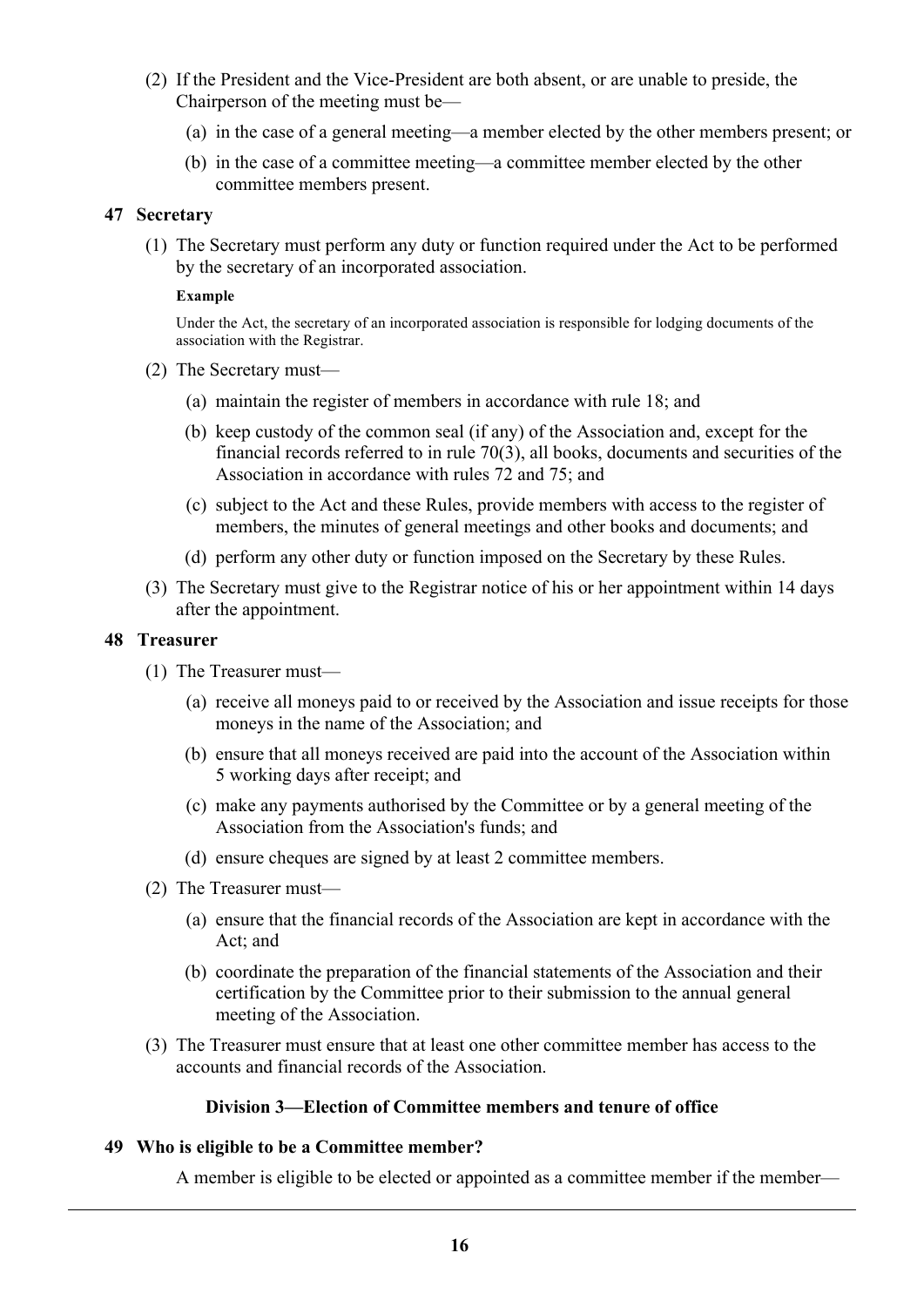- (a) is 18 years or over; and
- (b) is entitled to vote at a general meeting.

## **50 Positions to be declared vacant**

- (1) This rule applies to—
	- (a) any annual general meeting of the Association, after the annual report and financial statements of the Association have been received.
- (2) The Chairperson of the meeting must declare all positions on the Committee vacant and hold elections for those positions in accordance with rules 51 to 54.

#### **51 Nominations**

- (1) Prior to the election of each position, the Chairperson of the meeting must call for nominations to fill that position.
- (2) An eligible member of the Association may—
	- (a) nominate himself or herself; or
	- (b) with the member's consent, be nominated by another member.
- (3) A member who is nominated for a position and fails to be elected to that position may be nominated for any other position for which an election is yet to be held.

#### **52 Election of President etc.**

- (1) At the annual general meeting, separate elections must be held for each of the following positions—
	- (a) President;
	- (b) Vice-President;
	- (c) Secretary;
	- (d) Treasurer.
- (2) If only one member is nominated for the position, the Chairperson of the meeting must declare the member elected to the position.
- (3) If more than one member is nominated, a ballot must be held in accordance with rule 54.
- (4) On his or her election, the new President may take over as Chairperson of the meeting.

## **53 Election of ordinary members**

- (1) The annual general meeting must by resolution decide the number of ordinary members of the Committee it wishes to hold office for the next year. (Refer to Appendix A for Current Ordinary Members of the Committee, and Position Descriptions of Committee Positions.)
- (2) A single election shall be held to fill each of those positions.
- (3) If the number of members nominated for the position of ordinary committee member is less than or equal to the number to be elected, the Chairperson of the meeting must declare each of those members to be elected to the position.
- (4) If the number of members nominated exceeds the number to be elected, a ballot must be held in accordance with rule 54.

## **54 Ballot**

(1) If a ballot is required for the election for a position, the Chairperson of the meeting must appoint a member to act as returning officer to conduct the ballot.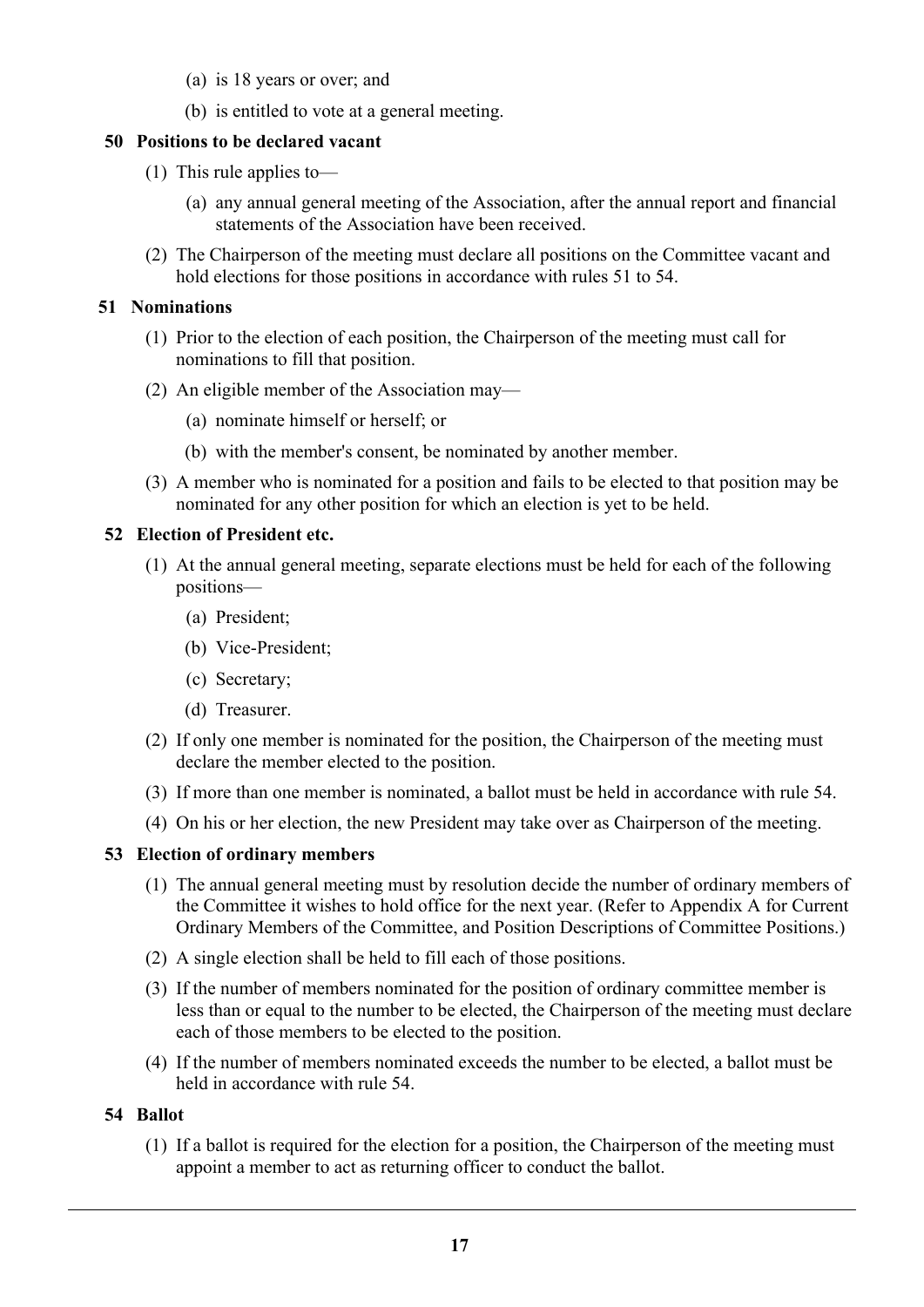- (2) The returning officer must not be a member nominated for the position.
- (3) Before the ballot is taken, each candidate may make a short speech in support of his or her election.
- (4) The election must be by secret ballot.
- (5) The returning officer must give a blank piece of paper to—
	- (a) each member present in person; and
	- (b) each proxy appointed by a member.

#### **Example**

If a member has been appointed the proxy of 5 other members, the member must be given 6 ballot papers one for the member and one each for the other members.

- (6) If the ballot is for a single position, the voter must write on the ballot paper the name of the candidate for whom they wish to vote.
- (7) If the ballot is for more than one position—
	- (a) the voter must write on the ballot paper the name of each candidate for whom they wish to vote;
	- (b) the voter must not write the names of more candidates than the number to be elected.
- (8) Ballot papers that do not comply with subrule (7)(b) are not to be counted.
- (9) Each ballot paper on which the name of a candidate has been written counts as one vote for that candidate.
- (10) The returning officer must declare elected the candidate or, in the case of an election for more than one position, the candidates who received the most votes.
- (11) If the returning officer is unable to declare the result of an election under sub-rule (10) because 2 or more candidates received the same number of votes, the returning officer must—
	- (a) conduct a further election for the position in accordance with sub-rules (4) to (10) to decide which of those candidates is to be elected; or
	- (b) with the agreement of those candidates, decide by lot which of them is to be elected.

#### **Examples**

The choice of candidate may be decided by the toss of a coin, drawing straws or drawing a name out of a hat.

## **55 Term of office**

- (1) Subject to sub-rule (3) and rule 56, a committee member holds office until the positions of the Committee are declared vacant at the next annual general meeting.
- (2) A committee member may be re-elected.
- (3) A general meeting of the Association may—
	- (a) by special resolution remove a committee member from office (e.g. removal of the Secretary); and
	- (b) elect an eligible member of the Association to fill the vacant position in accordance with this Division.
- (4) A member who is the subject of a proposed special resolution under sub-rule (3)(a) may make representations in writing to the Secretary or President of the Association (not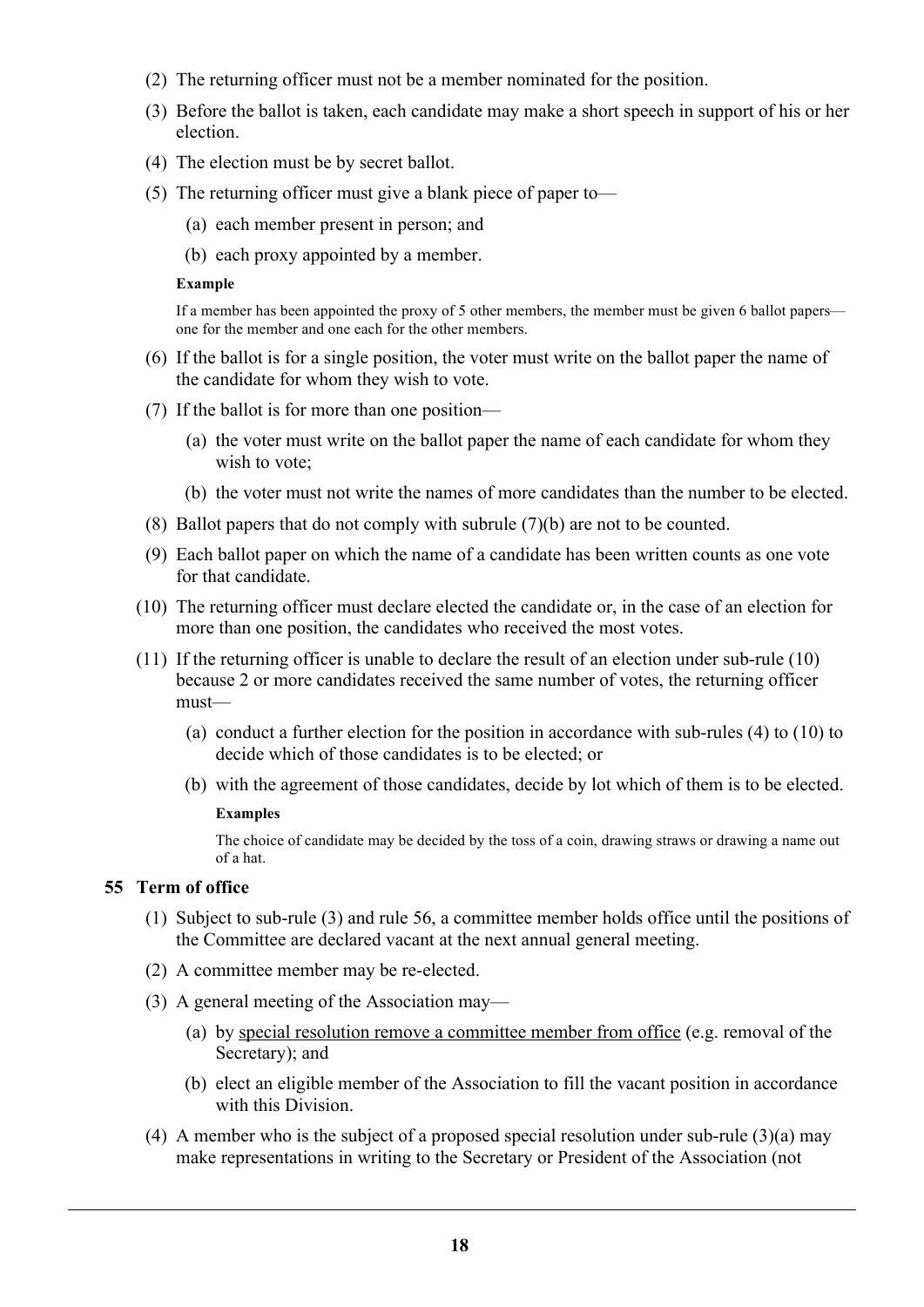exceeding a reasonable length) and may request that the representations be provided to the members of the Association.

(5) The Secretary or the President may give a copy of the representations to each member of the Association or, if they are not so given, the member may require that they be read out at the meeting at which the special resolution is to be proposed.

#### **56 Vacation of office**

- (1) A committee member may resign from the Committee by written notice addressed to the Committee.
- (2) A person ceases to be a committee member if he or she—
	- (a) ceases to be a member of the Association; or
	- (b) fails to attend 3 consecutive committee meetings (other than special or urgent committee meetings) without leave of absence under rule 67; or
	- (c) otherwise ceases to be a committee member by operation of section 78 of the Act.

## **57 Filling casual vacancies**

- (1) The Committee may appoint an eligible member of the Association to fill a position on the Committee that—
	- (a) has become vacant under rule 56; or
	- (b) was not filled by election at the last annual general meeting.
- (2) If the position of Secretary becomes vacant, the Committee must appoint a member to the position within 14 days after the vacancy arises.
- (3) Rule 55 applies to any committee member appointed by the Committee under sub-rule (1) or  $(2)$ .
- (4) The Committee may continue to act despite any vacancy in its membership.

## **Division 4—Meetings of Committee**

#### **58 Meetings of Committee**

- (1) The Committee must meet at least 4 times in each year at the dates, times and places determined by the Committee.
- (2) The date, time and place of the first committee meeting must be determined by the members of the Committee as soon as practicable after the annual general meeting of the Association at which the members of the Committee were elected.
- (3) Special committee meetings may be convened by the President or by any 4 members of the Committee.

## **59 Notice of meetings**

- (1) Notice of each committee meeting must be given to each committee member no later than 7 days before the date of the meeting.
- (2) Notice may be given of more than one committee meeting at the same time.
- (3) The notice must state the date, time and place of the meeting.
- (4) If a special committee meeting is convened, the notice must include the general nature of the business to be conducted.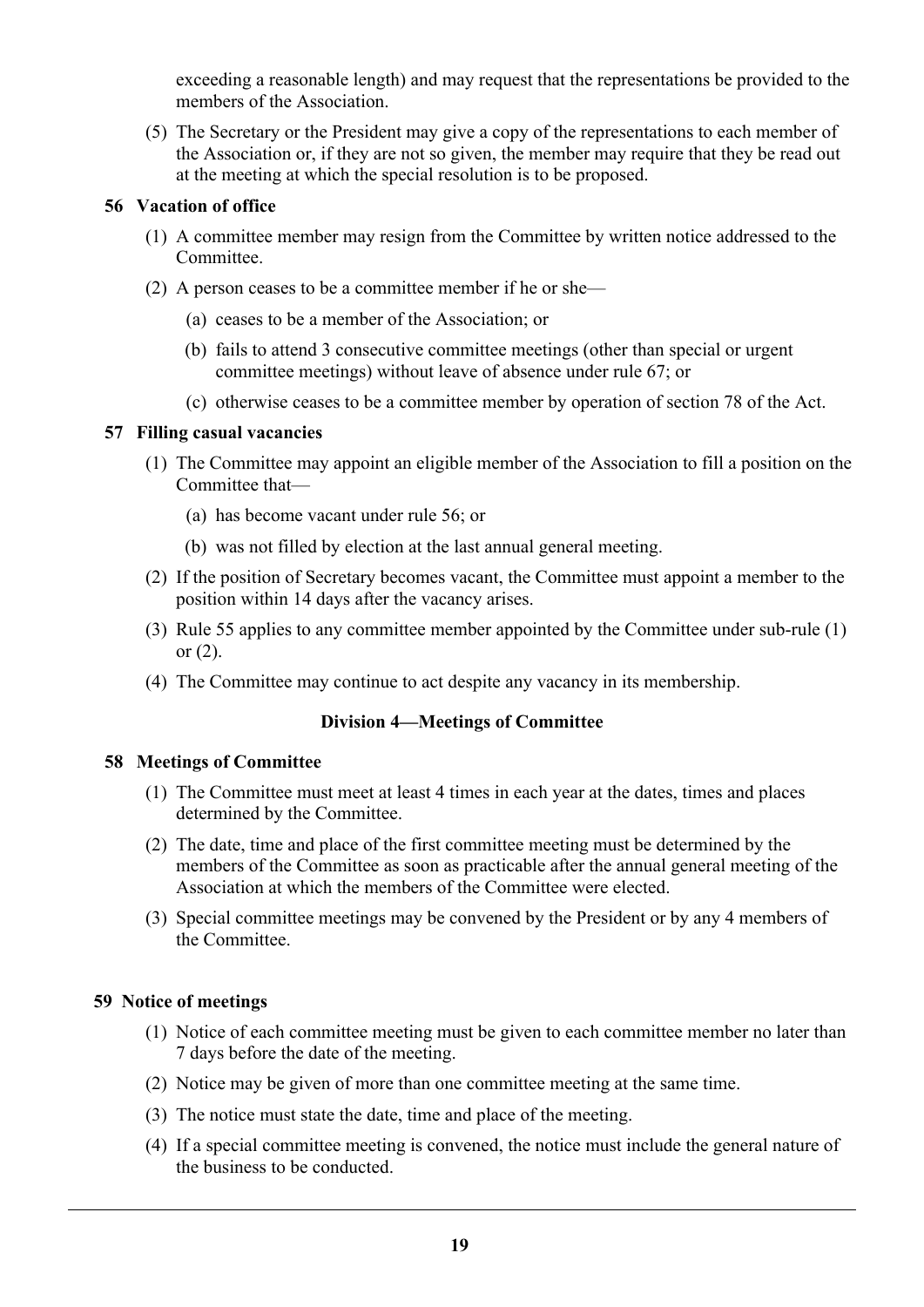(5) The only business that may be conducted at the meeting is the business for which the meeting is convened.

## **60 Urgent meetings**

- (1) In cases of urgency, a meeting can be held without notice being given in accordance with rule 59 provided that as much notice as practicable is given to each committee member by the quickest means practicable.
- (2) Any resolution made at the meeting must be passed by an absolute majority of the Committee.
- (3) The only business that may be conducted at an urgent meeting is the business for which the meeting is convened.

## **61 Procedure and order of business**

- (1) The procedure to be followed at a meeting of a Committee must be determined from time to time by the Committee.
- (2) The order of business may be determined by the members present at the meeting.

## **62 Use of technology**

- (1) A committee member who is not physically present at a committee meeting may participate in the meeting by the use of technology that allows that committee member and the committee members present at the meeting to clearly and simultaneously communicate with each other.
- (2) For the purposes of this Part, a committee member participating in a committee meeting as permitted under sub-rule (1) is taken to be present at the meeting and, if the member votes at the meeting, is taken to have voted in person.

#### **63 Quorum**

- (1) No business may be conducted at a Committee meeting unless a quorum is present.
- (2) The quorum for a committee meeting is the presence (in person or as allowed under rule 62) of a majority of the committee members holding office.
- (3) If a quorum is not present within 30 minutes after the notified commencement time of a committee meeting—
	- (a) in the case of a special meeting—the meeting lapses;
	- (b) in any other case—the meeting must be adjourned to a date no later than 14 days after the adjournment and notice of the time, date and place to which the meeting is adjourned must be given in accordance with rule 59.

#### **64 Voting**

- (1) On any question arising at a committee meeting, each committee member present at the meeting has one vote.
- (2) A motion is carried if a majority of committee members present at the meeting vote in favour of the motion.
- (3) Sub-rule (2) does not apply to any motion or question, which is required by these Rules to be passed by an absolute majority of the Committee.
- (4) If votes are divided equally on a question, the Chairperson of the meeting has a second or casting vote.
- (5) Voting by proxy is not permitted.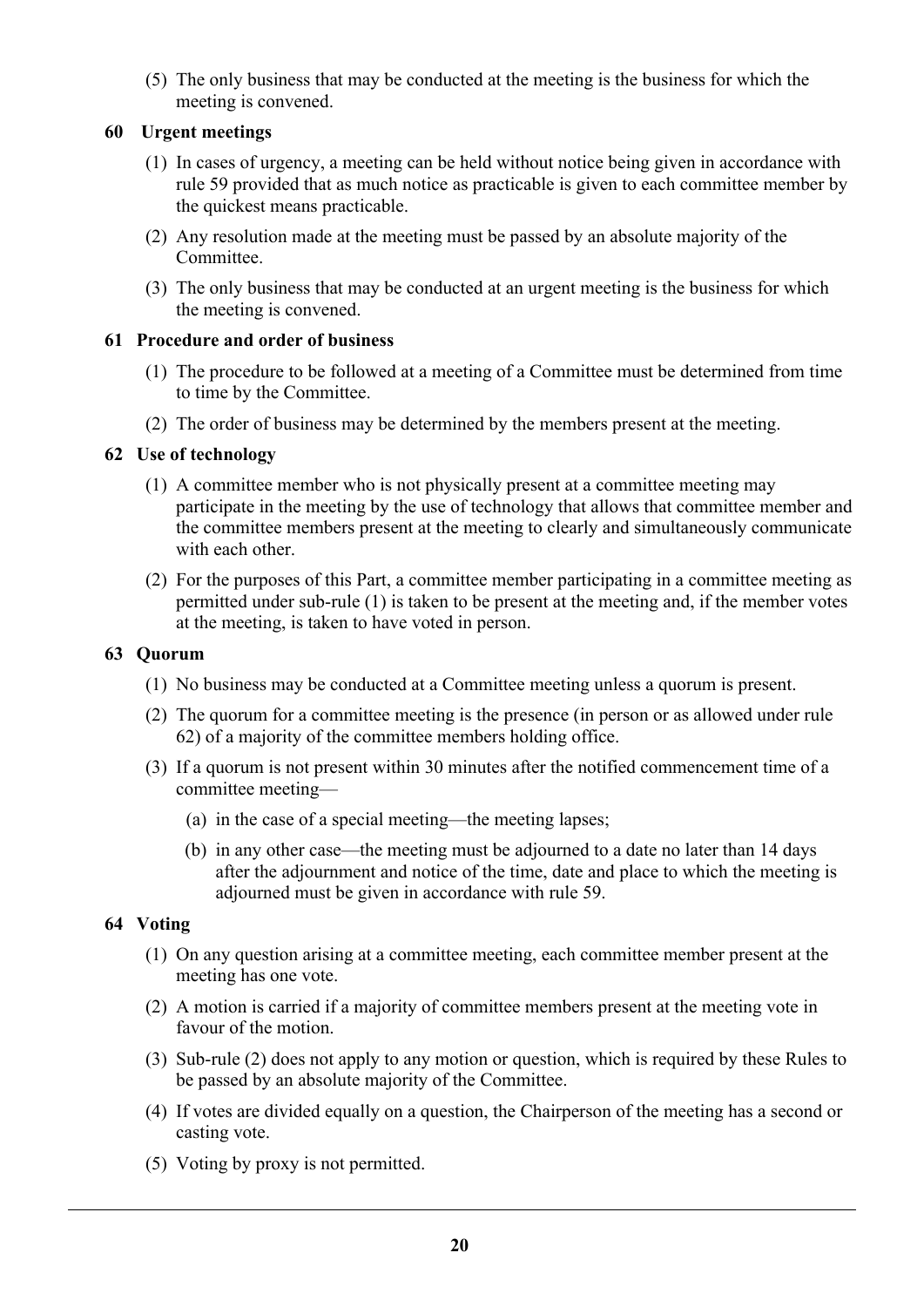## **65 Conflict of interest**

- (1) A committee member who has a material personal interest in a matter being considered at a committee meeting must disclose the nature and extent of that interest to the Committee.
- (2) The member—
	- (a) must not be present while the matter is being considered at the meeting; and
	- (b) must not vote on the matter.

#### **Note**

Under section 81(3) of the Act, if there are insufficient committee members to form a quorum because a member who has a material personal interest is disqualified from voting on a matter, a general meeting may be called to deal with the matter.

- (3) This rule does not apply to a material personal interest—
	- (a) that exists only because the member belongs to a class of persons for whose benefit the Association is established; or
	- (b) that the member has in common with all, or a substantial proportion of, the members of the Association.

#### **66 Minutes of meeting**

- (1) The Committee must ensure that minutes are taken and kept of each committee meeting.
- (2) The minutes must record the following—
	- (a) the names of the members in attendance at the meeting;
	- (b) the business considered at the meeting;
	- (c) any resolution on which a vote is taken and the result of the vote;
	- (d) any material personal interest disclosed under rule 65.

#### **67 Leave of absence**

- (1) The Committee may grant a committee member leave of absence from committee meetings for a period not exceeding 3 months.
- (2) The Committee must not grant leave of absence retrospectively unless it is satisfied that it was not feasible for the committee member to seek the leave in advance.

#### **PART 6—FINANCIAL MATTERS**

#### **68 Source of funds**

The funds of the Association may be derived from joining fees, annual subscriptions, donations, fund-raising activities, grants, interest and any other sources approved by the **Committee** 

## **69 Management of funds**

- (1) The Association must open an account with a financial institution from which all expenditure of the Association is made and into which all of the Association's revenue is deposited.
- (2) Subject to any restrictions imposed by a general meeting of the Association, the Committee may approve expenditure on behalf of the Association.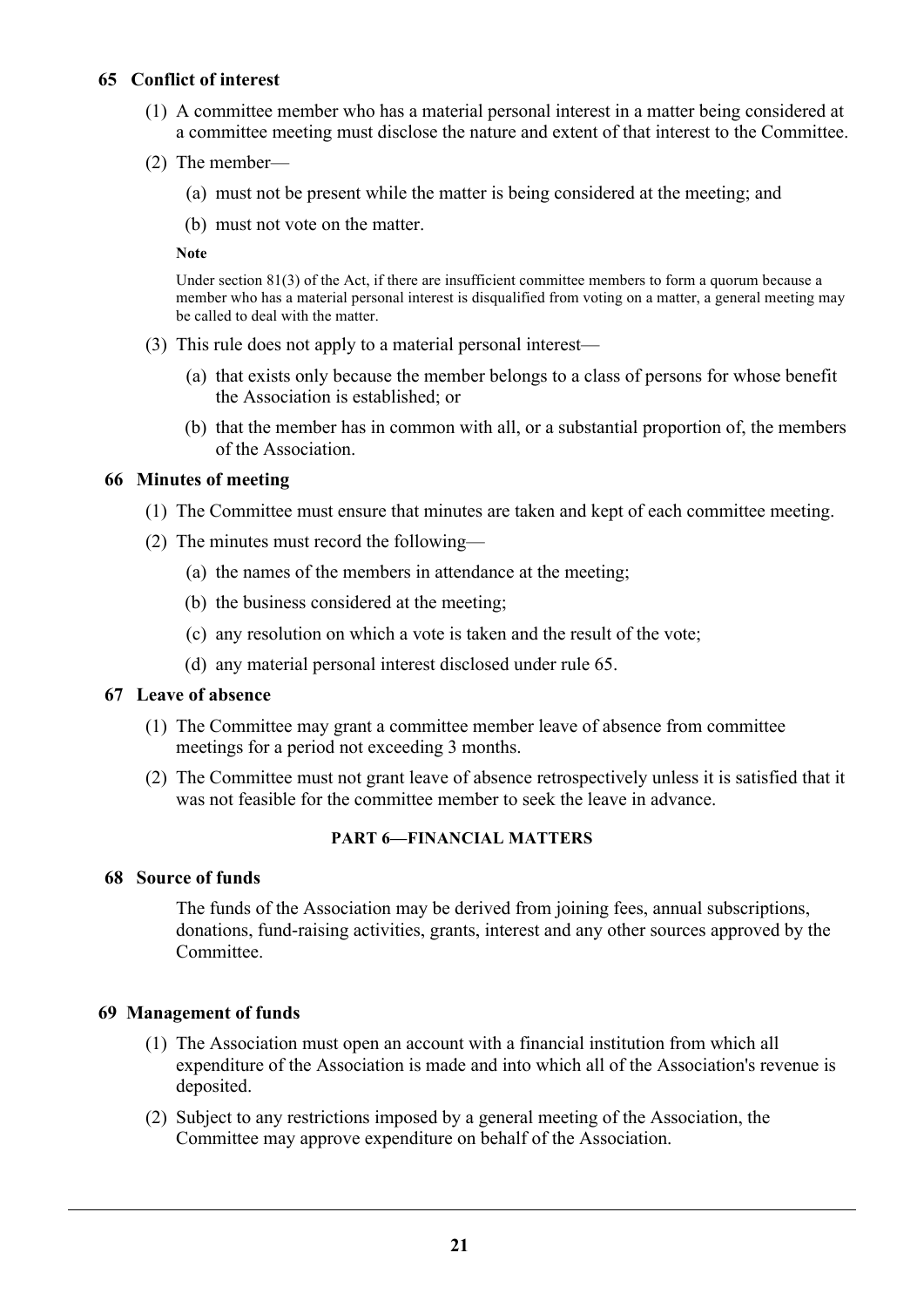- (3) The Committee may authorise the Treasurer to expend funds on behalf of the Association (including by electronic funds transfer) up to a specified limit without requiring approval from the Committee for each item on which the funds are expended.
- (4) All cheques, drafts, bills of exchange, promissory notes and other negotiable instruments must be signed by 2 committee members.
- (5) All funds of the Association must be deposited into the financial account of the Association no later than 5 working days after receipt.
- (6) With the approval of the Committee, the Treasurer may maintain a cash float provided that all money paid from or paid into the float is accurately recorded at the time of the transaction.

## **70 Financial records**

- (1) The Association must keep financial records that—
	- (a) correctly record and explain its transactions, financial position and performance; and
	- (b) enable financial statements to be prepared as required by the Act.
- (2) The Association must retain the financial records for 7 years after the transactions covered by the records are completed.
- (3) The Treasurer must keep in his or her custody, or under his or her control—
	- (a) the financial records for the current financial year; and
	- (b) any other financial records as authorised by the Committee.

#### **71 Financial statements**

- (1) For each financial year, the Committee must ensure that the requirements under the Act relating to the financial statements of the Association are met.
- (2) Without limiting sub-rule (1), those requirements include—
	- (a) the preparation of the financial statements;
	- (b) if required, the review or auditing of the financial statements;
	- (c) the certification of the financial statements by the Committee;
	- (d) the submission of the financial statements to the annual general meeting of the Association;
	- (e) the lodgement with the Registrar of the financial statements and accompanying reports, certificates, statements and fee.

#### **PART 7—GENERAL MATTERS**

#### **72 Common seal**

- (1) The Association may have a common seal.
- (2) If the Association has a common seal—
	- (a) the name of the Association must appear in legible characters on the common seal;
	- (b) a document may only be sealed with the common seal by the authority of the Committee and the sealing must be witnessed by the signatures of two committee members;
	- (c) the common seal must be kept in the custody of the Secretary.

#### **73 Registered address**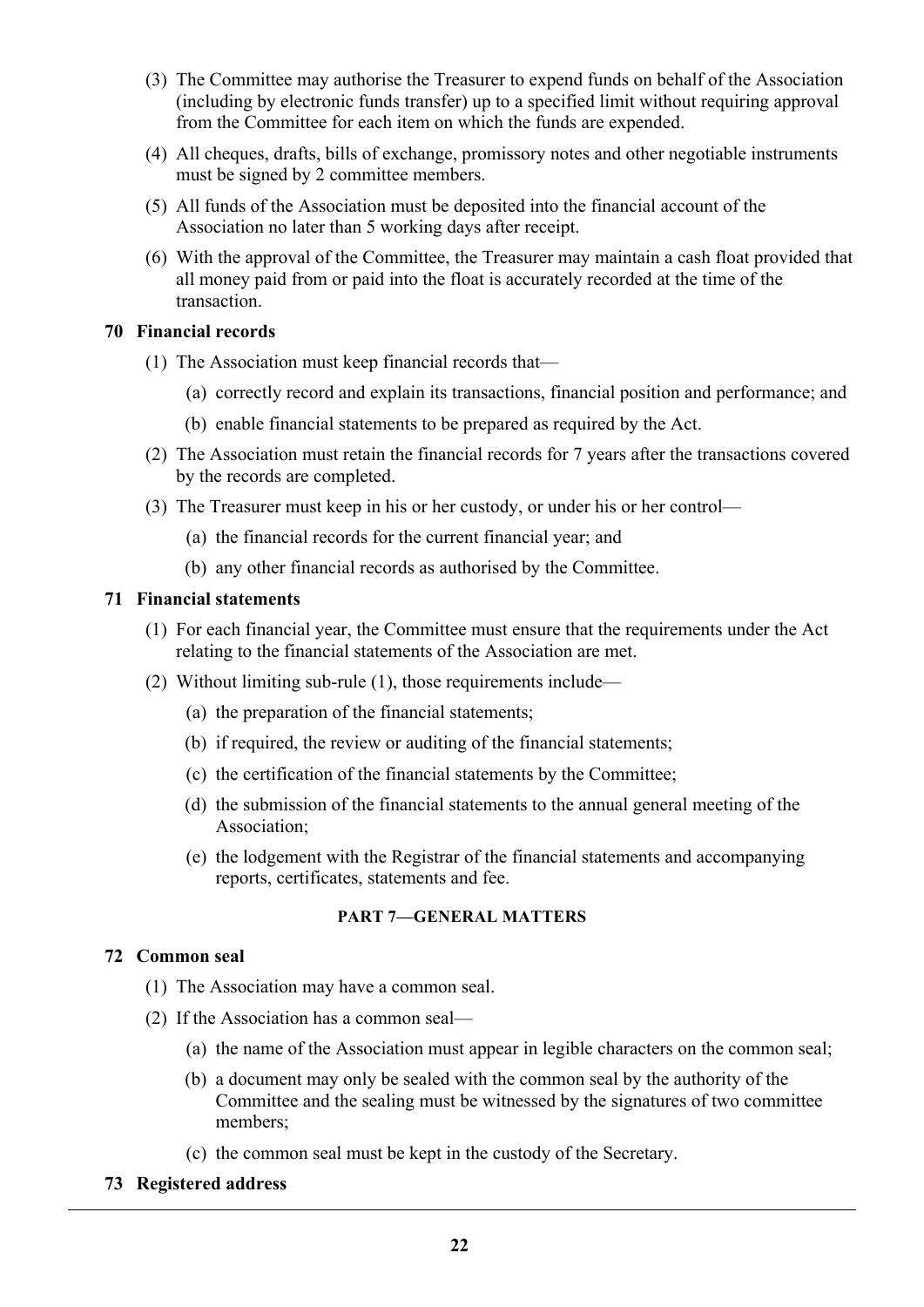The registered address of the Association is—

(a) the postal address of the Secretary.

## **74 Notice requirements**

- (1) Any notice required to be given to a member or a committee member under these Rules may be given—
	- (a) by handing the notice to the member personally; or
	- (b) by sending it by post to the member at the address recorded for the member on the register of members; or
	- (c) by email or facsimile transmission.
- (2) Sub-rule (1) does not apply to notice given under rule 60.
- (3) Any notice required to be given to the Association or the Committee may be given—
	- (a) by handing the notice to a member of the Committee; or
	- (b) by sending the notice by post to the registered address; or
	- (c) by leaving the notice at the registered address; or
	- (d) if the Committee determines that it is appropriate in the circumstances—
		- (i) by email to the email address of the Association or the Secretary; or
		- (ii) by facsimile transmission to the facsimile number of the Association.

#### **75 Custody and inspection of books and records**

- (1) Members may on request inspect free of charge—
	- (a) the register of members showing each members name and the date (Month/Year) of joining;
	- (b) the minutes of general meetings;
	- (c) subject to sub-rule (2), the financial records, books, securities and any other relevant document of the Association, including minutes of Committee meetings.

**Note**

See note following rule 18 for details of access to the register of members.

- (2) The Committee may refuse to permit a member to inspect records of the Association that relate to confidential, personal, employment, commercial or legal matters or where to do so may be prejudicial to the interests of the Association.
- (3) The Committee must on request make copies of these rules available to members and applicants for membership free of charge.
- (4) Subject to sub-rule (2), a member may make a copy of any of the other records of the Association referred to in this rule and the Association may charge a reasonable fee for provision of a copy of such a record.
- (5) For purposes of this rule
	- *relevant documents* means the records and other documents, however compiled, recorded or stored, that relate to the incorporation and management of the Association and includes the following—
		- (a) its membership records;
		- (b) its financial statements;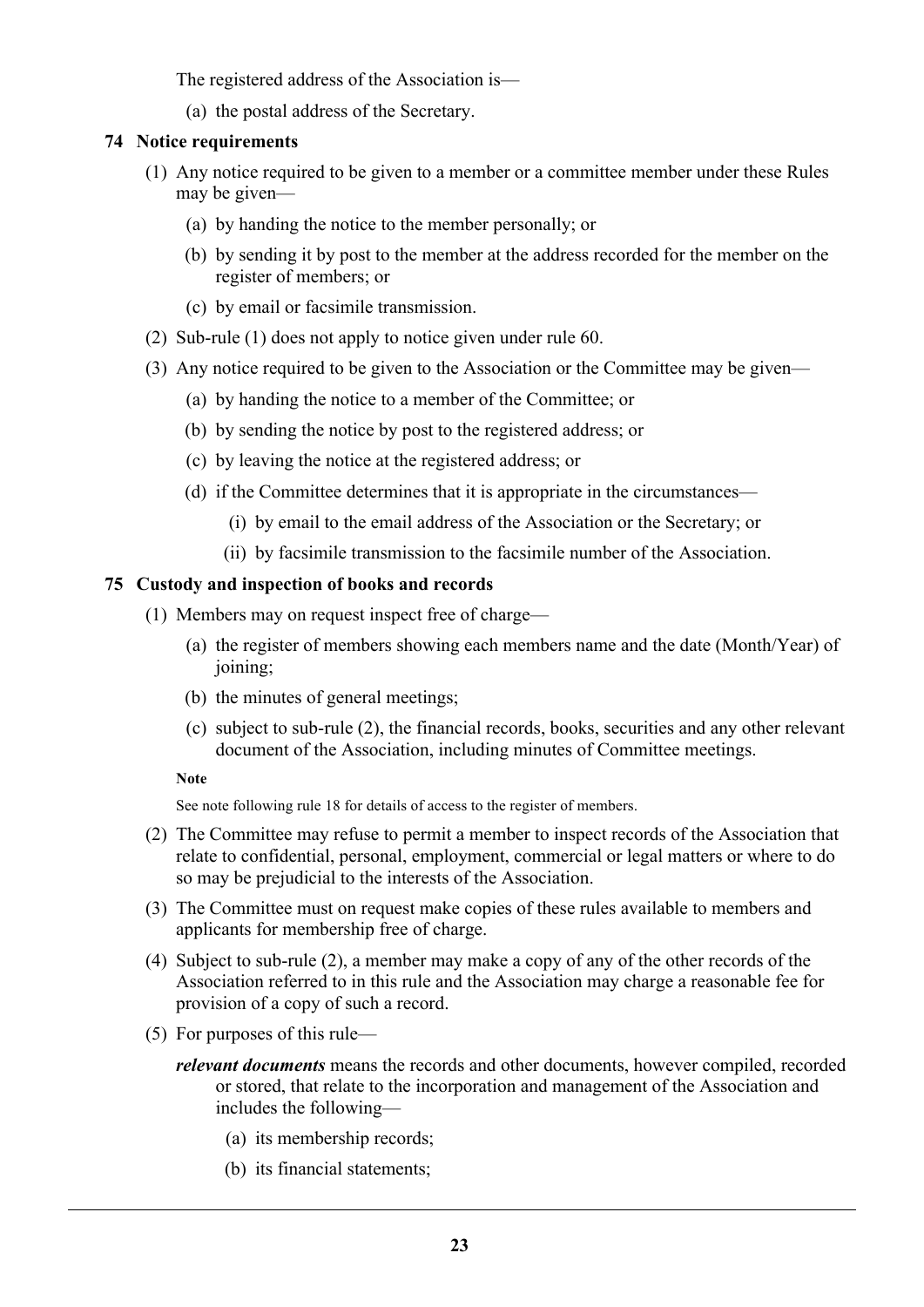- (c) its financial records;
- (d) records and documents relating to transactions, dealings, business or property of the Association.

## **76 Winding up and cancellation**

- (1) The Association may be wound up voluntarily by special resolution.
- (2) In the event of the winding up or the cancellation of the incorporation of the Association, the surplus assets of the Association must not be distributed to any members or former members of the Association.
- (3) Subject to the Act and any court order made under section 133 of the Act, the surplus assets must be given to a body that has similar purposes to the Association and which is not carried on for the profit or gain of its individual members.
- (4) The body to which the surplus assets are to be given must be decided by special resolution.

#### **77 Alteration of Rules**

These Rules may only be altered by special resolution of a general meeting of the Association.

═══════════════

**Note**

An alteration of these Rules does not take effect unless or until it is approved by the Registrar. If these Rules (other than rule 1, 2 or 3) are altered, the Association is taken to have adopted its own rules, not the model rules.

Consumer Affairs Victoria approval: 29 Jan 2014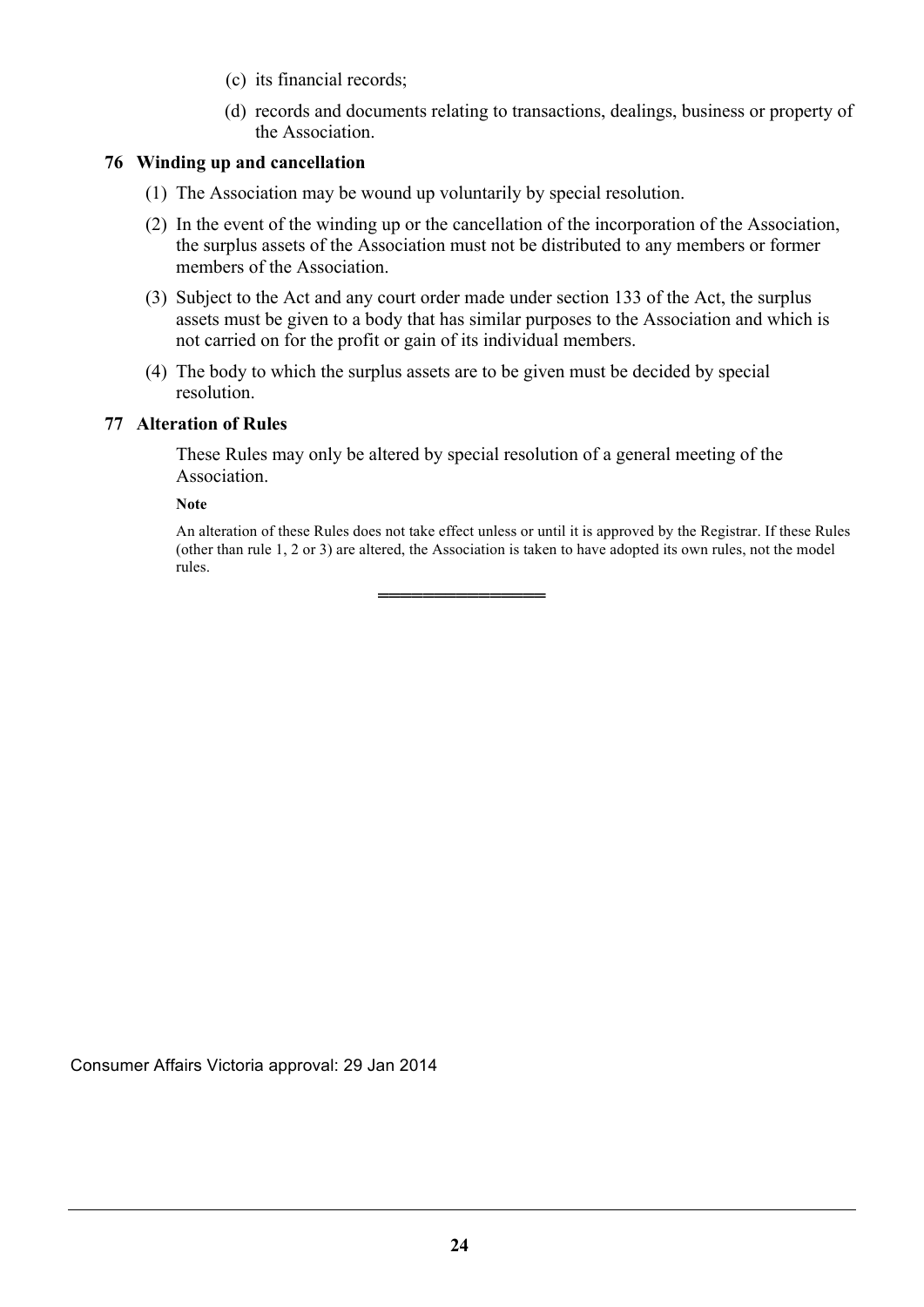# **Williamstown Camera Club Inc.**

# **COMMITTEE POSITION DESCRIPTIONS**

# **Committee Positions**

- § **President**
- § **Vice-President**
- § **Secretary**
- § **Treasurer**
- § **Competition Steward**
- § **Webmaster**
- § **Communications**

# Note:

- 1. This document is to be read in conjunction with the *Rules of Association, Section 44, Composition of Committee*. This Section sets out the current Committee Position structure, as approved by Club Members.
- **2.** The following roles and responsibilities of the Committee are subject to ongoing amendment in order to meet with changing Club requirements. All changes in duties will be made in consultation with the affected Committee Position holder. Members will be advised of structural changes to the Committee and, where deemed to be appropriate, these shall result in a formal amendment to the Constitution.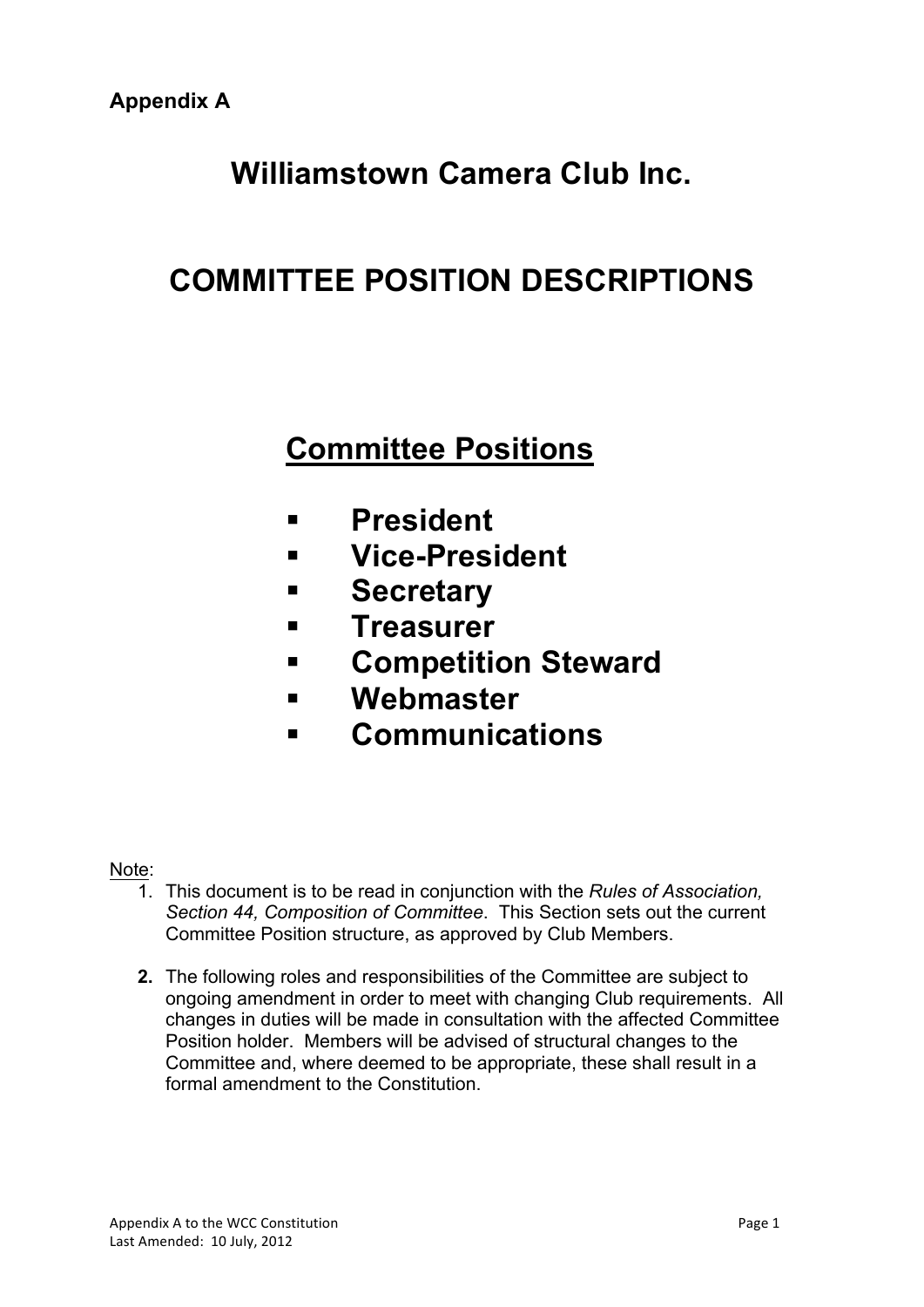# **PRESIDENT**

Duties include:

#### • **Support all Committee Members**

- Liaise with Committee Members on matters relating to their portfolios and offer support as required. Facilitate the smooth operation of the Club to ensure the Club objectives are met;
- Monitor the changing needs of the Club and its' performance, and make recommendations to ensure that its ongoing needs are met;
- Coordinate and plan direction and strategies for the long term 'health' of the Club. Facilitate actions regarding both short and long term Club issues.

## • **Club Representative**

- Represent the Club at VAPS and at other camera / photographic societies:
- Liaise with third parties to promote or represent the best interests of the Club (eg local Council, sponsors, etc as required);

## • **Club (General) Meetings**

- Open / close meetings. Introduce guests (presenters, judges, visitors);
- Communicate upcoming activities or special events. Ensure that all relevant information is passed on to Members;
- Handover the Meeting to the guest speaker, Competition Steward or workshop coordinator (as applicable);
- Promote a harmonious and enjoyable Club environment.

#### • **Committee Meetings**

- Chair all Committee Meetings;
- Ensure all Committee Members are familiar with the requirements of their portfolio. Consult with Committee and delegate 'special tasks' as required;
- Review Club performance and Member feedback from recent events. Follow up suggestions for improvement on a 'best for Club' basis;
- Monitor and follow up on all agreed actions arising from previous Meetings;

## • **Annual General Meeting (AGM)**

- Chair the AGM and ensure the smooth transition from the current Committee to the new Committee;
- Prepare a President's Annual Report. Ensure the Club Annual Report is distributed to all Members at the AGM;
- Manage succession planning by targetting appropriately skilled and competent Members to participate on Committee.

## • **Special Meetings**:

- Initiate and Chair special meetings as required in order to manage nonstandard Club events that may require Committee and / or Member input.
- **Be a signatory to all Club bank accounts.**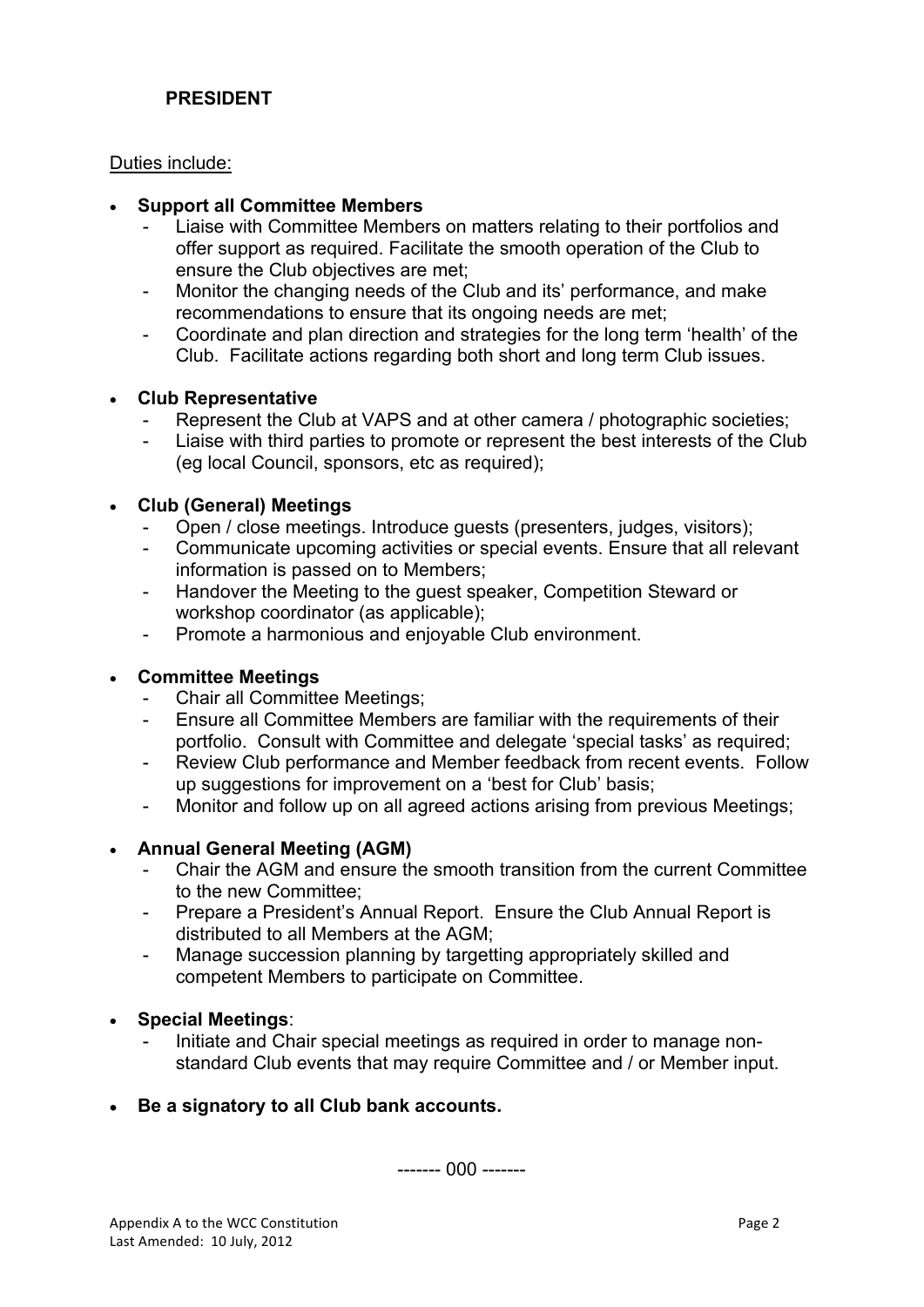## **VICE PRESIDENT**

## Duties include:

## • **Deputise for the President**

Carry out the duties of the President as required; (this situation may typically arise as a result of the unavailability of the President due to work commitments, holidays, illness or personal reasons).

## • **Club Support**

Initiate / make recommendations / assist with the coordination of events in support of the syllabus (eg photoshoots, judging, workshops, fundraising, technical knowledge, training, etc) or the general growth and well being of the Club.

#### • **Club Representative**

- Represent the Club at VAPS and other camera / photographic societies;
- liaise with third parties to promote or represent the best interests of the Club (eg local Council, sponsors, etc as required);

#### • **Club Meetings**

- Provide Members with ongoing guidance and support on matters related to the Club structure and events. This may include information related to technical / photographic related matters, workshop activities, competition rules, etc. Where applicable, refer new Members to more experienced Members for direct support;
- Welcome / assist new Members into the Club;
- Maintain an ongoing awareness of the Clubs performance and monitor how well Member expectations are met.

## • **Committee Meetings**

- Attend Meetings and follow up actions as agreed;
- Target fellow Members with specialist skills or other external sources and make recommendions that will create added value within Club activities (photoshoots, workshops, training, support, etc);
- Prepare an Annual Report.

## • **Club Records**

- Maintain a Member Register (names and contact details of current, past and Life Members).
- **Be a signatory to all Club bank accounts** (as required during absence of the President)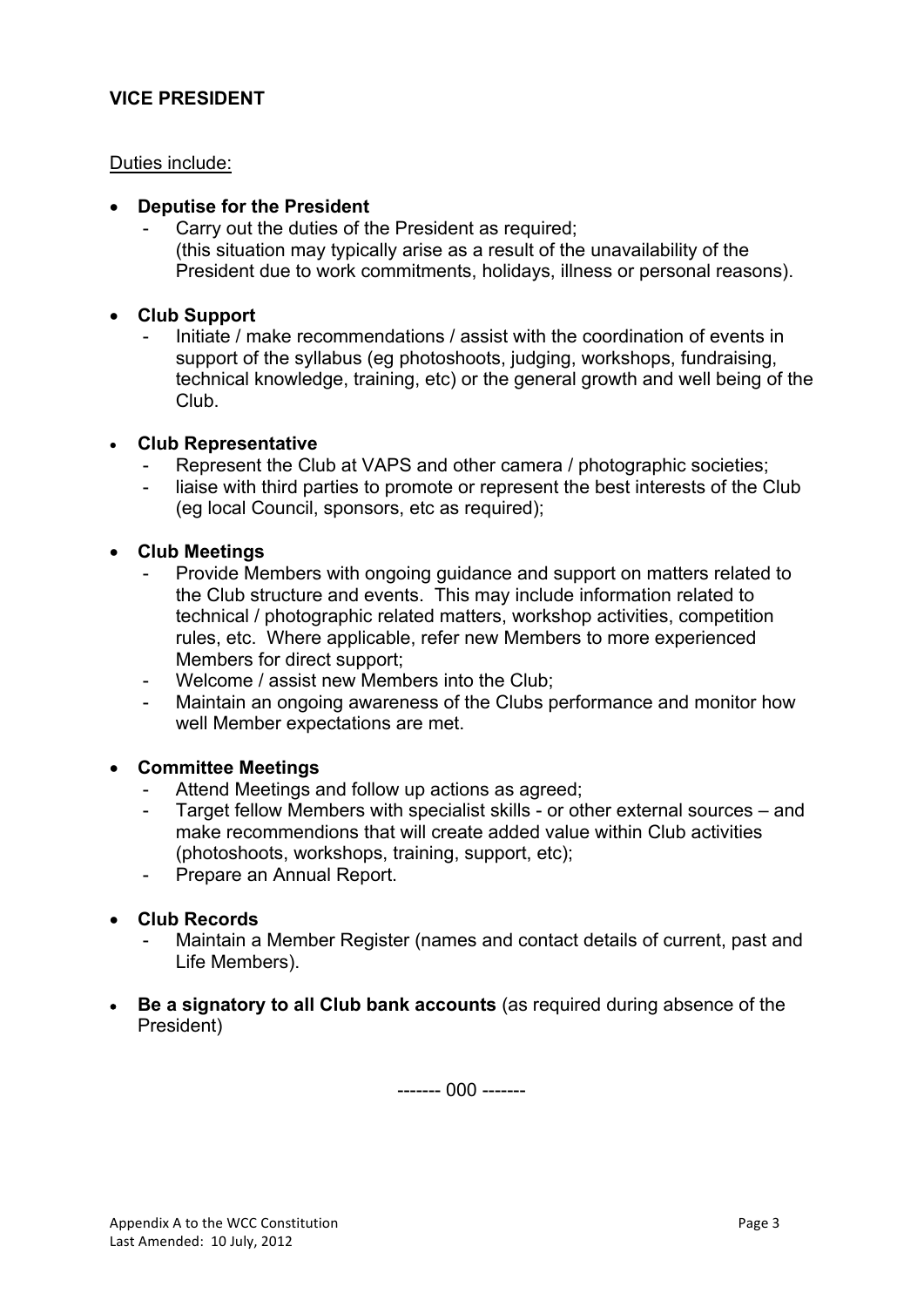# **SECRETARY**

## Duties include:

## • **Club Syllabus**

- Coordinate the annual 'Member Feedback Survey' (approx October);
- Draft the syllabus for the upcoming year. Source / contact potential guest speakers. Include suggestions received from members. Distribute the draft syllabus at the end of year Awards Night;
- Issue the final syllabus to all Members when available.

# • **Club Representative**

- Be the official Club 'postal address' for incoming communications (voice, paper, digital);
- Be the first 'point of contact' on behalf of the Club when communicating with various guest speakers / presenters, other Club Secretaries or stakeholders (eg Hobsons Bay City Council) as applicable to the Club syllabus.

## • **Club Records**

- Ensure a Member Register is maintained (names and contact details of current, past and Life Members);
- Ensure minutes of meetings (Committee, AGM and Special) are maintained;
- Ensure correspondence (in and out) that is of relevance to the Club is maintained (including historical info, contacts / suppliers, insurance, etc);
- Maintain records of Incorporation, including the Club Constitution (and any amendments).

# • **Club Meetings**

- Ensure guest speakers have been contacted and are familiar with arrangements;
- Ensure Members are informed of any key news items, Club activities and upcoming events;
- Provide support on the night as applicable.

# • **Committee Meetings**

- Set meeting dates. Attend meetings and follow up actions as agreed;
- Report on correspondence (in and out) and other items of interest that impact upon the Club;
- Ensure minutes of all meetings are prepared.

# • **Annual General Meetings**

- Notify all Members of the upcoming AGM and provide Nomination Forms;
- Prepare an Annual Report. Coordinate / collate all incoming reports from other Committee Members for distribution at the AGM.
- **Be a signatory to all Club bank accounts** (as required)

## • **Public Officer**

- carry out the duties of Public Officer;
- liaise with the Corporate Affairs Commission, as required.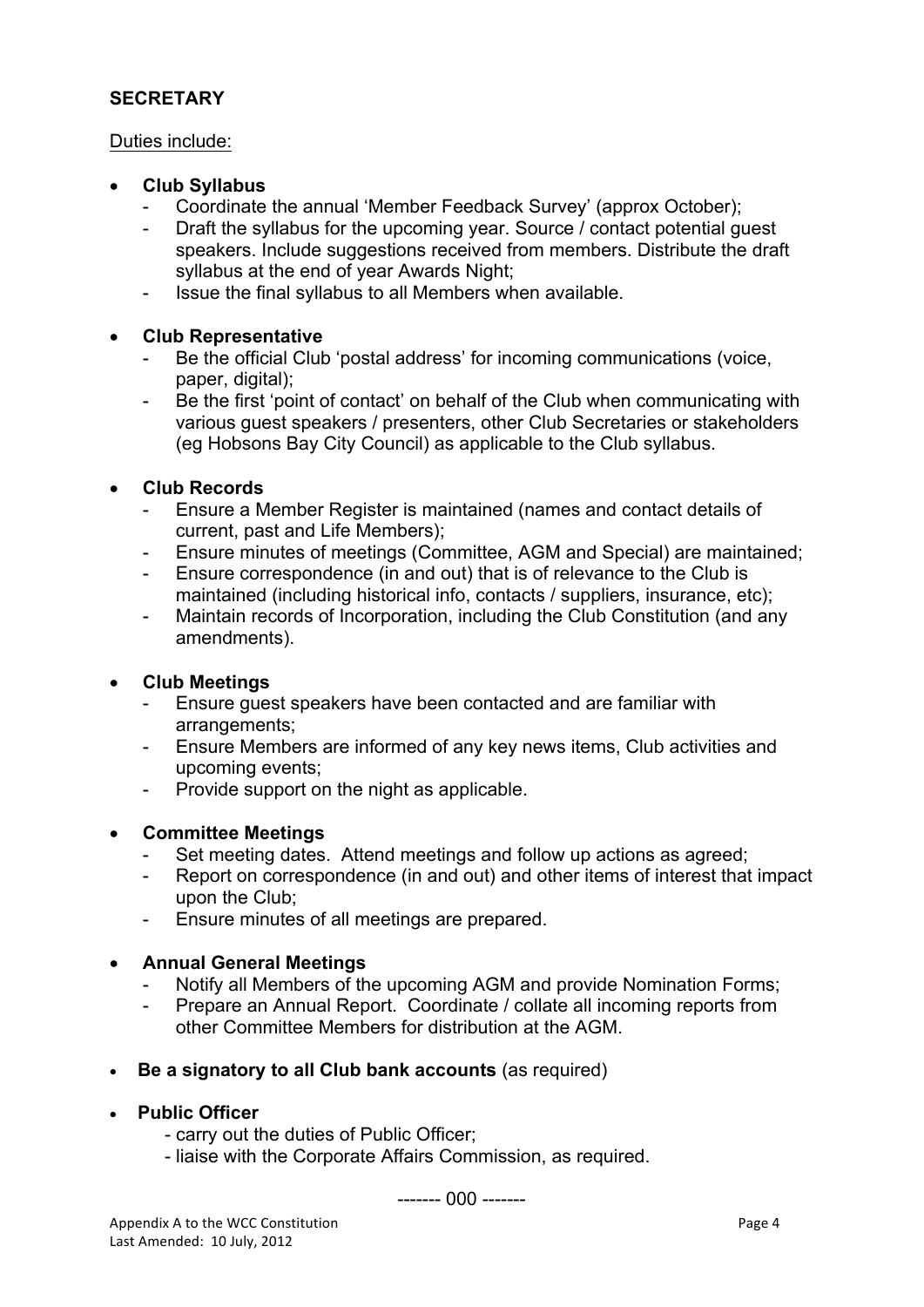# **TREASURER**

## Duties include:

## • **Annual Budget**

- Prepare an annual budget setting out the Clubs projected income and expenditure. Take into consideration the previous years cash flow plus the upcoming schedule of events;
- Where possible, break down by portfolio;
- Monitor the actual cashflow against the budget and report any significant variances at Committee Meetings.

#### • **Financial Records**

- Maintain a record of all transactions (income and expenditure);
- Carry out banking duties as required;
- Maintain bank account details and reconcile against Club accounts;
- Prepare an annual Financial Report;
- Arrange for the Financial Report to be audited prior to the AGM.

#### • **Club Meetings**

- Collect Membership Fees. Issue receipts accordingly;
- Purchase door prizes and sell raffle tickets;
- Prepare cheques for visiting guests (Judges or Presenters) on the night. Ensure two authorised signatures are on all cheques;
- Work closely with the Communications Team to provide mutual assistance at the reception desk during times of peak work load at Club Meetings.

## • **Committee Meetings**

- Attend Committee Meetings and follow up actions as agreed;
- Report on finance related matters or any issues of concern. Seek assistance as required;
- Follow up any finance related correspondence (eg VAPS, insurance, room rental, etc) and ensure that all invoices are paid;
- Make recommendations regarding fundraising activities as applicable.

#### • **Membership Fees**

Review Membership Fees annually and make recommendations regarding changes to the fee structure.

## • **Be a signatory to all Club bank accounts**.

- Ensure a minimum of three Committee Members are authorised to sign Club cheques.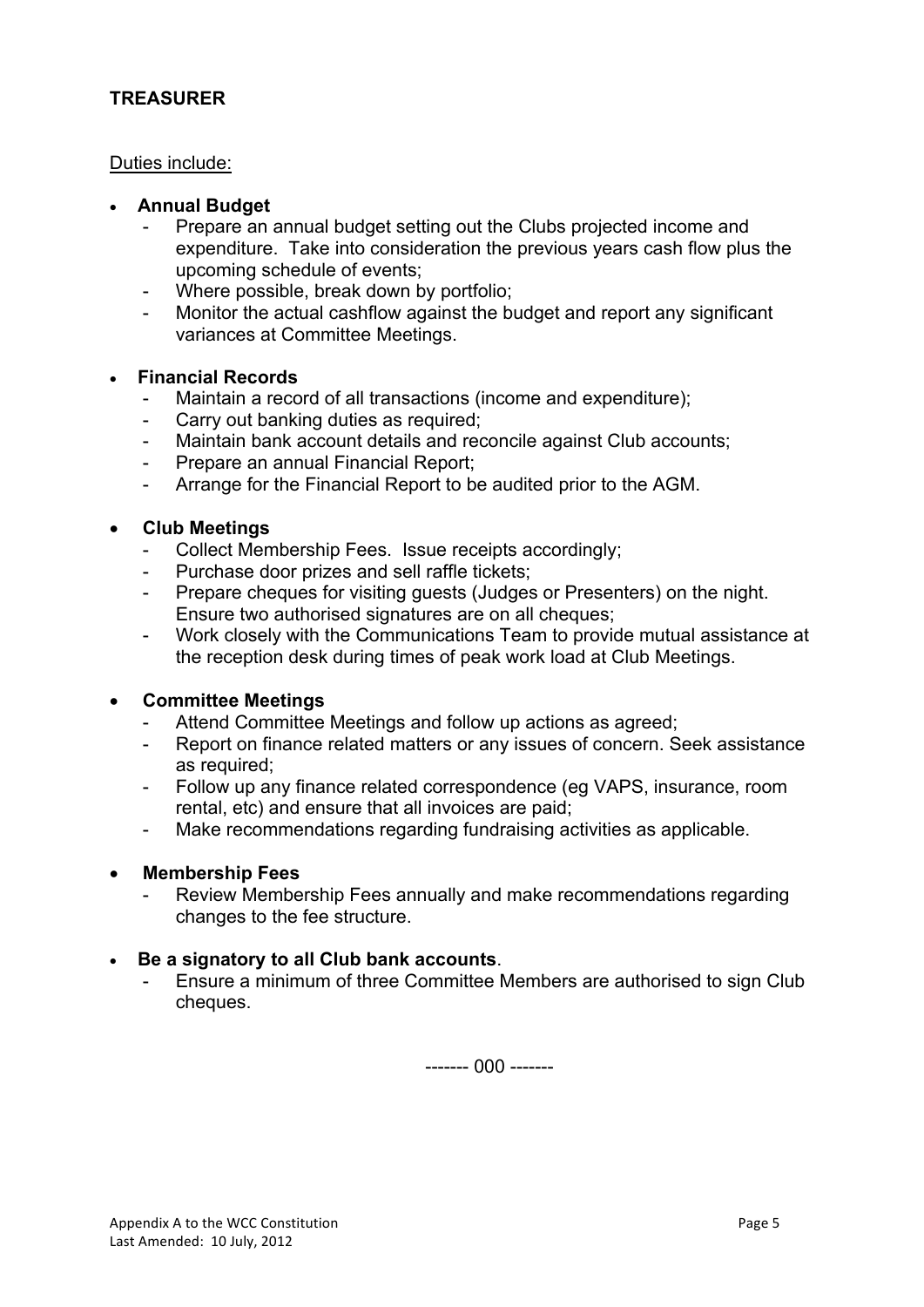## **COMPETITION STEWARD**

## Duties include:

## • **Competition Rules**

- Ensure the Club Competition Rules are current for images submitted in either print or digital (EDI - Electronic Digital Images) format;
- Ensure the Club Rules are aligned with the VAPS competition rules and that they also meet with changing Club requirements;
- Assist Members to understand the rules, especially when changes are made;
- Issue all Members with a Competition Number and maintain a register of these numbers.

## • **Competition Entries**

- Coordinate Judges prior to each competition. VAPS maintains a list of the names of current Judges and their contact details;
- Collect all print entries one meeting prior to judging;
- Collect all EDI entries received from Members via the Club website;
- Validate all entries on receipt to ensure they comply with the Competition Rules;
- Prepare a register for each category (Open / Set Subject) and format (print / EDI);
- Submit the images together with the registers to the Judge, within agreed timeframes. Ensure the Judge is familiar with the Club venue, dates, times, and informed of available facilities.

## • **Club Meetings**

- Introduce / thank the guest judges. Ensure they are paid at the end of the night;
- Assist the Judge with setup and / or display of images;
- Issue place getters with certificates (1st, 2nd, 3rd and 'Highly Commended') on the night if a Judge has provided results prior to the competition meeting. Otherwise, issue certificates at the the next meeting;
- If available, obtain a copy of the Judges comments and scores. Distribute to interested Members;
- Maintain a record of all entries and results ready for the Annual Awards;
- Keep Members informed of external competitions inter-club, VAPS, AIPP;
- Obtain a digital copy of place getting entries (both print and EDI submissions) in order to build up a Club 'library' ready for future selections in inter-club competitions, calendars, etc.

## • **Committee Meetings**:

- Attend Committee Meetings and follow up actions as agreed;
- Report on issues of concern or upcoming events. Seek assistance as required.
- Prepare an Annual Report.
- **Annual Awards**
	- Organise trophies for winners of Images of the Year (see Competition Rules).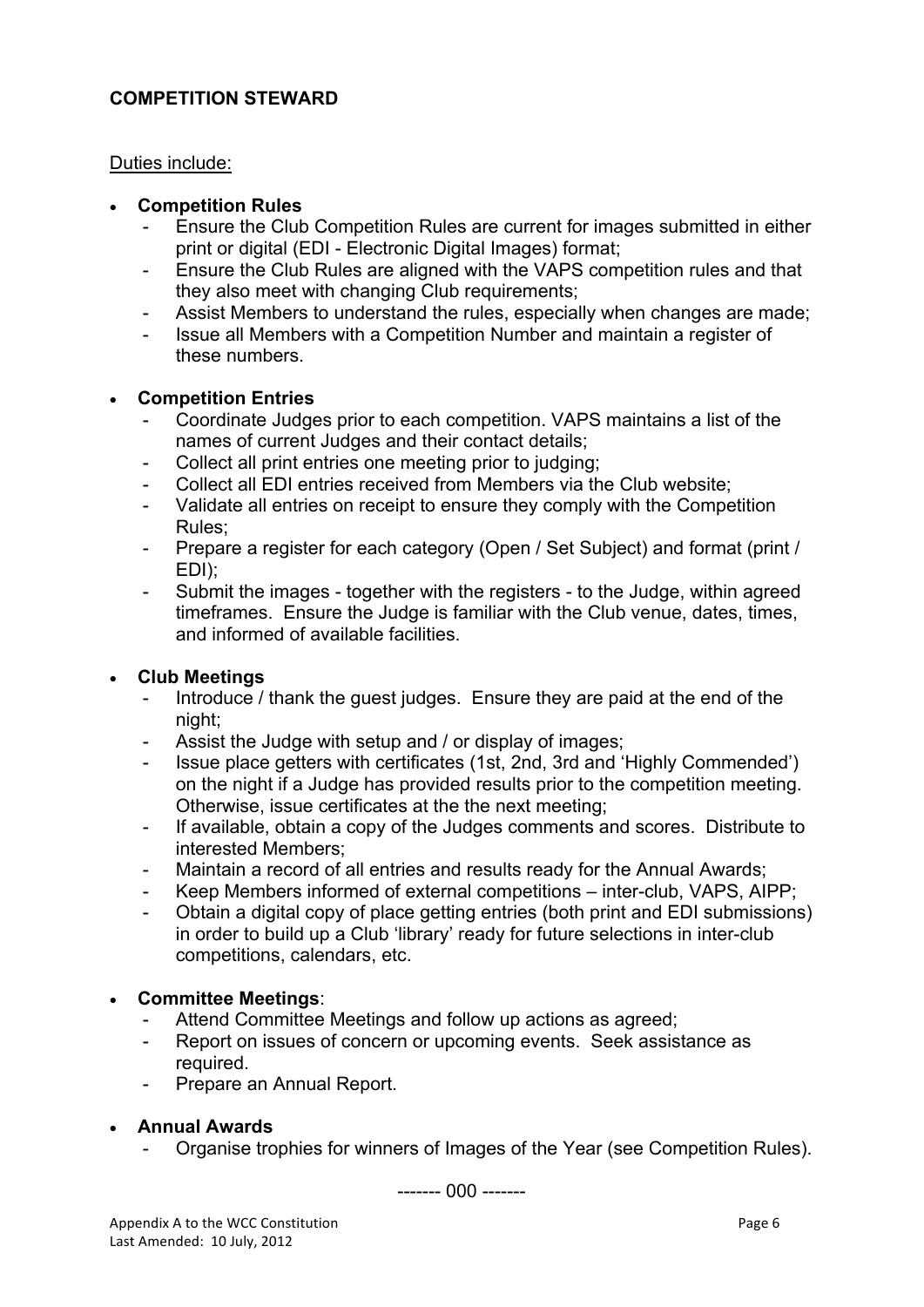## **WEBMASTER**

## Duties include:

- **Website**
	- Customise the structure of the website to ensure it meets with both Club and Member requirements;
	- Be the 'point of contact' for receipt of news articles and relevant items of interest to Members. Review, edit, post information as applicable;
	- Upload photo competition results as received from the Competition Steward;
	- Set up galleries to enable Members to display their images;
	- Maintain specific Club information as current (Club / Member contact details, syllabus, fee structure, competition rules, Constitution, etc). These items will require periodic updates to meet with changing Club needs;
	- Manage appropriate levels of security to protect the privacy of the Club and all Members.

## • **Technical Support**

- Maintain Club e-mail addresses (eg Committee, Competition, Webmaster);
- Provide specialist input into the purchase of new technical equipment / assets (eg laptop, digital projector, off camera flashes, special lighting, software, etc) plus guidance as to how to operate them.

#### • **Club Meetings**

- Solicit articles from Members where required;
- Pass on key information to Members;
- Provide support on the night as applicable.

## • **Committee Meetings**

- Attend Committee Meetings and follow up actions as agreed;
- Report on issues of concern or upcoming events. Seek assistance as required.
- Prepare an Annual Report.